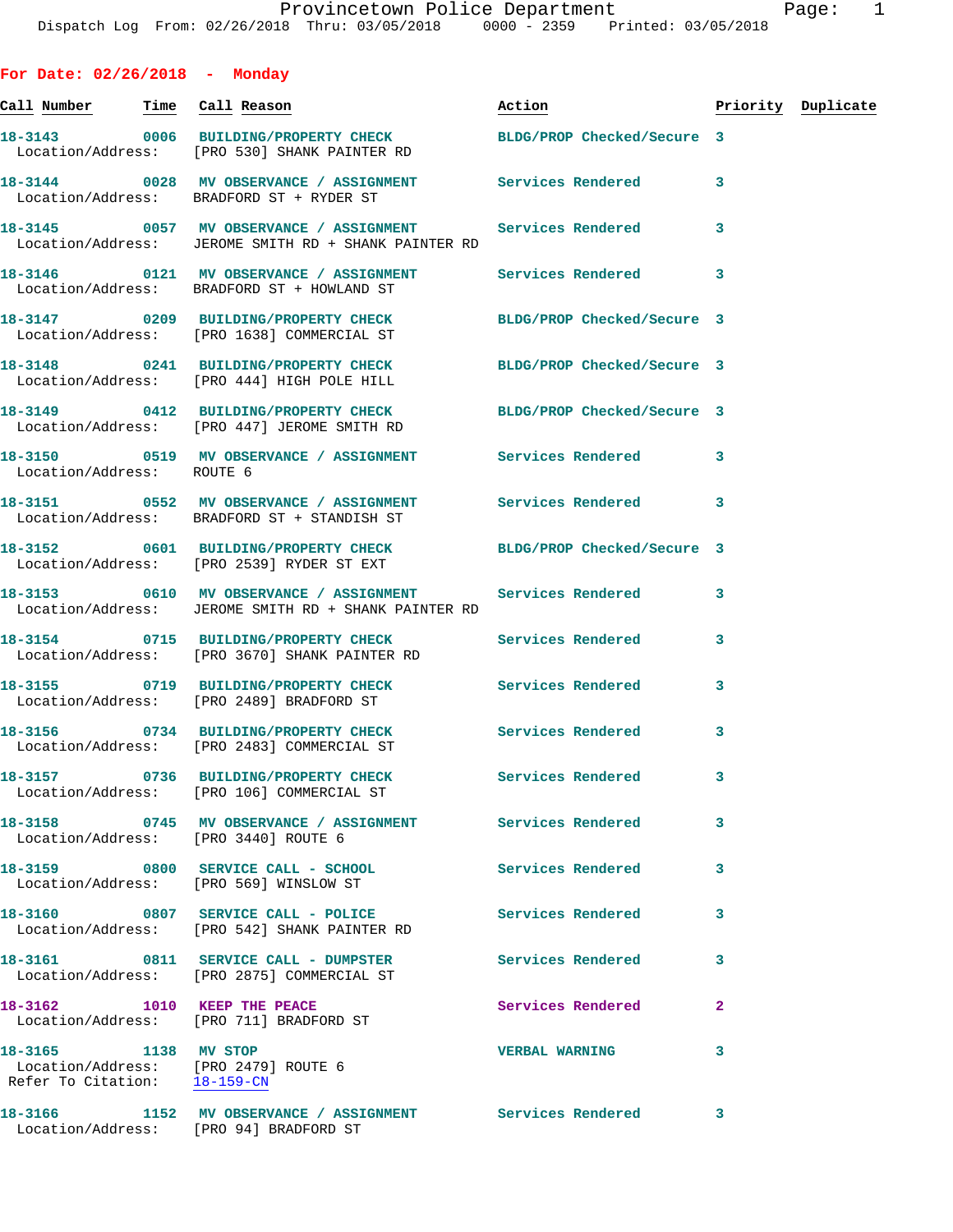| 18-3168 1157 MV STOP<br>Location/Address: [PRO 2479] ROUTE 6<br>Refer To Citation: 18-160-CN |                                                                                                                   | <b>VERBAL WARNING</b>      | $\overline{\mathbf{3}}$    |
|----------------------------------------------------------------------------------------------|-------------------------------------------------------------------------------------------------------------------|----------------------------|----------------------------|
| 18-3169 1203 MV STOP<br>Location/Address: BRADFORD ST<br>Refer To Citation: 18-161-CN        |                                                                                                                   | Services Rendered 3        |                            |
| 18-3170 1208 MV STOP<br>Location/Address: [PRO 2479] ROUTE 6<br>Refer To Citation: R2513970  |                                                                                                                   | Citation / Warning Issue 3 |                            |
|                                                                                              | 18-3171 1229 MV OBSERVANCE / ASSIGNMENT Services Rendered<br>Location/Address: BRADFORD ST EXT + PROVINCELANDS RD |                            | $\overline{\phantom{a}}$ 3 |
|                                                                                              | 18-3172 1234 BUILDING/PROPERTY CHECK<br>Location/Address: [PRO 1650] BRADFORD ST EXT                              | <b>Services Rendered</b>   | 3                          |
|                                                                                              | 18-3173 1252 PARK, WALK & TALK<br>Location/Address: [PRO 105] COMMERCIAL ST                                       | Services Rendered 2        |                            |
|                                                                                              | 18-3175 1319 BUILDING/PROPERTY CHECK<br>Location/Address: [PRO 1638] COMMERCIAL ST                                | BLDG/PROP Checked/Secure 3 |                            |
|                                                                                              | 18-3174 1320 MV OBSERVANCE / ASSIGNMENT Services Rendered<br>Location/Address: [PRO 106] COMMERCIAL ST            |                            | 3                          |
|                                                                                              | 18-3177 1410 BUILDING/PROPERTY CHECK<br>Location/Address: [PRO 75] CAPTAIN BERTIES WAY                            | <b>Services Rendered</b>   | 3                          |
| 18-3178 1414 MV COMPLAINT                                                                    | Location/Address: STANDISH AVE + STANDISH ST                                                                      | Services Rendered          | $\mathbf{2}$               |
|                                                                                              | 18-3179 1524 COMPLAINT - GENERAL<br>Location/Address: [PRO 542] SHANK PAINTER RD                                  | Services Rendered          | 3                          |
|                                                                                              | 18-3180 1549 MV OBSERVANCE / ASSIGNMENT<br>Location/Address: HARRY KEMP WAY + CONWELL ST                          | Services Rendered          | 3                          |
| Location/Address: SNAIL RD                                                                   | 18-3181 1607 MV OBSERVANCE / ASSIGNMENT Services Rendered                                                         |                            | 3                          |
| Location/Address: ROUTE 6                                                                    | 18-3182 1624 MV OBSERVANCE / ASSIGNMENT Services Rendered                                                         |                            | 3                          |
| 18-3184 1645 MV STOP<br>Location/Address: [PRO 2521] ROUTE 6<br>Refer To Citation: R2513971  |                                                                                                                   | Citation / Warning Issue 3 |                            |
| 18-3185                                                                                      | 1746 MV OBSERVANCE / ASSIGNMENT<br>Location/Address: SHANK PAINTER RD + BROWNE ST                                 | No Action Required         | 3                          |
|                                                                                              | 18-3186 1845 SUSPICIOUS ACTIVITY<br>Location/Address: [PRO 1158] WINSLOW ST                                       | Services Rendered          | $\mathbf{2}$               |
|                                                                                              | 18-3187 1925 MV OBSERVANCE / ASSIGNMENT<br>Location/Address: BRADFORD ST + HOWLAND ST                             | No Action Required         | 3                          |
| 18-3188<br>1942 MV STOP<br>Refer To Citation: 18-162-CN                                      | Location/Address: SNAIL RD + COMMERCIAL ST                                                                        | <b>VERBAL WARNING</b>      | 3                          |
| Location/Address:                                                                            | 18-3189 2038 BUILDING/PROPERTY CHECK<br>[PRO 530] SHANK PAINTER RD                                                | BLDG/PROP Checked/Secure 3 |                            |
| 18-3190                                                                                      | 2054 BUILDING/PROPERTY CHECK<br>Location/Address: [PRO 3259] MACMILLAN WHARF                                      | BLDG/PROP Checked/Secure 3 |                            |
|                                                                                              | 18-3192 2107 BUILDING/PROPERTY CHECK<br>Location/Address: [PRO 444] HIGH POLE HILL                                | BLDG/PROP Checked/Secure 3 |                            |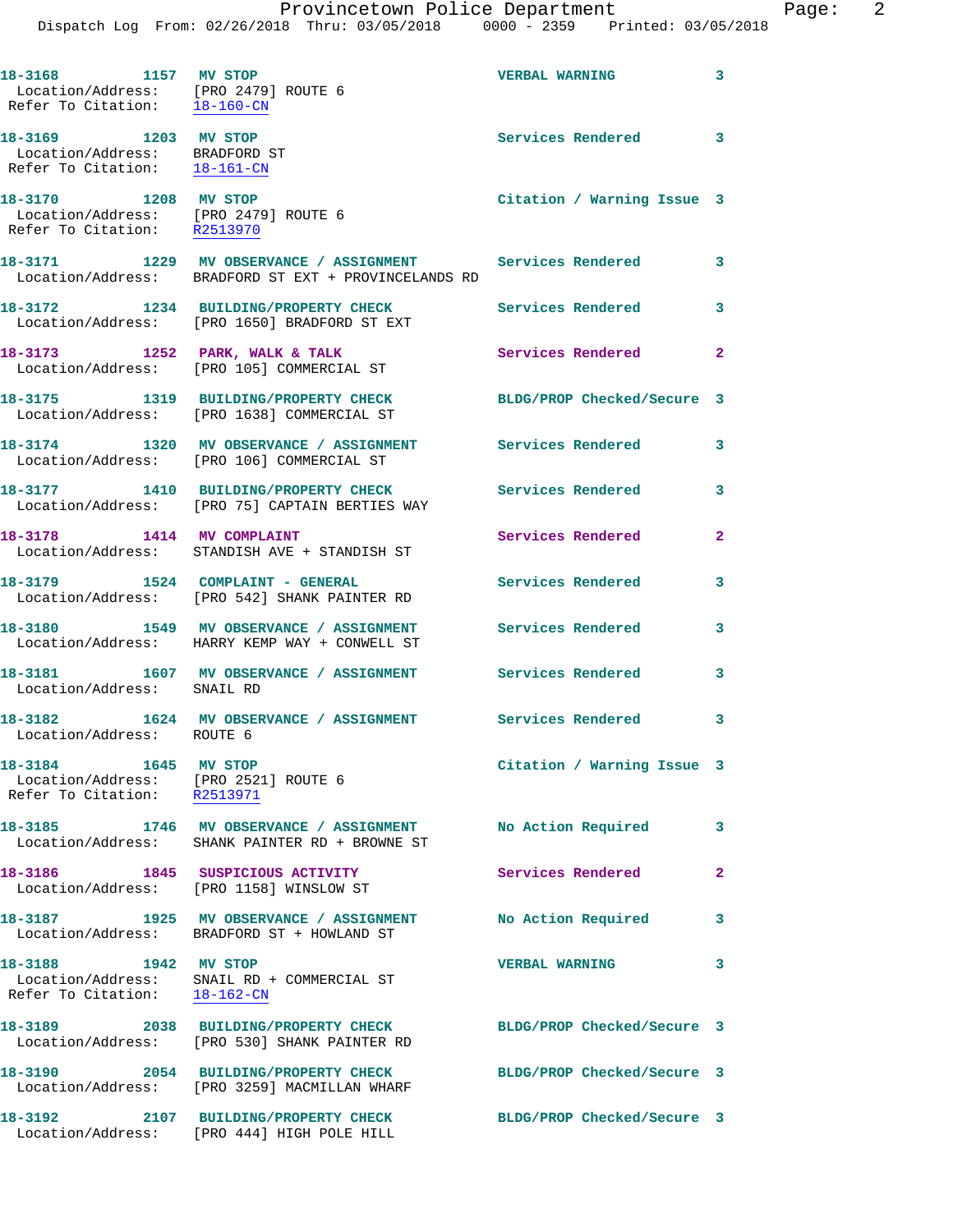|                                                                                   | Dispatch Log From: 02/26/2018 Thru: 03/05/2018 0000 - 2359 Printed: 03/05/2018                                 | Provincetown Police Department | Page: 3                 |
|-----------------------------------------------------------------------------------|----------------------------------------------------------------------------------------------------------------|--------------------------------|-------------------------|
|                                                                                   |                                                                                                                |                                |                         |
|                                                                                   | 18-3191 2110 BUILDING/PROPERTY CHECK<br>Location/Address: [PRO 182] COMMERCIAL ST                              | BLDG/PROP Checked/Secure 3     |                         |
| Location/Address: BRADFORD ST                                                     | 18-3193 2158 MEDICAL EMERGENCY                                                                                 | PATIENT REFUSAL                | 1                       |
|                                                                                   | 18-3194 2358 BUILDING/PROPERTY CHECK BLDG/PROP Checked/Secure 3<br>Location/Address: [PRO 1952] COMMERCIAL ST  |                                |                         |
| For Date: $02/27/2018$ - Tuesday                                                  |                                                                                                                |                                |                         |
|                                                                                   | 18-3195 0006 PARK, WALK & TALK<br>Location/Address: [PRO 105] COMMERCIAL ST                                    | Services Rendered 2            |                         |
| 18-3196 0026 MV STOP<br>Location/Address: ROUTE 6<br>Refer To Citation: 18-163-CN |                                                                                                                | <b>VERBAL WARNING</b>          | 3                       |
| Location/Address: ROUTE 6 + SNAIL RD                                              | 18-3197 0036 MV OBSERVANCE / ASSIGNMENT Services Rendered 3                                                    |                                |                         |
|                                                                                   | 18-3198 0114 BUILDING/PROPERTY CHECK<br>Location/Address: [PRO 2483] COMMERCIAL ST                             | Services Rendered              | 3                       |
|                                                                                   |                                                                                                                | Services Rendered              | 3                       |
|                                                                                   | 18-3200 0126 BUILDING/PROPERTY CHECK<br>Location/Address: [PRO 444] HIGH POLE HILL                             | Services Rendered              | $\overline{\mathbf{3}}$ |
|                                                                                   | 18-3201 0128 MV OBSERVANCE / ASSIGNMENT Services Rendered<br>Location/Address: [PRO 2489] BRADFORD ST          |                                | 3                       |
|                                                                                   | 18-3203 0208 BUILDING/PROPERTY CHECK BLDG/PROP Checked/Secure 3<br>Location/Address: [PRO 3430] COMMERCIAL ST  |                                |                         |
|                                                                                   | 18-3204 0319 BUILDING/PROPERTY CHECK Services Rendered<br>Location/Address: [PRO 3259] MACMILLAN WHARF         |                                | $\overline{\mathbf{3}}$ |
|                                                                                   | 18-3205 0449 BUILDING/PROPERTY CHECK BLDG/PROP Checked/Secure 3<br>Location/Address: [PRO 447] JEROME SMITH RD |                                |                         |
|                                                                                   | 18-3206 0544 BUILDING/PROPERTY CHECK Services Rendered<br>Location/Address: [PRO 1778] SHANK PAINTER RD        |                                | 3                       |
|                                                                                   | 18-3207 6553 MV OBSERVANCE / ASSIGNMENT Services Rendered<br>Location/Address: [PRO 2489] BRADFORD ST          |                                | 3                       |
| Location/Address: ROUTE 6 + HOWLAND ST                                            | 18-3208 0554 MV OBSERVANCE / ASSIGNMENT Services Rendered                                                      |                                | 3                       |
|                                                                                   | 18-3209 6721 MV OBSERVANCE / ASSIGNMENT Services Rendered<br>Location/Address: [PRO 3430] COMMERCIAL ST        |                                | 3                       |
|                                                                                   | 18-3210 0727 BUILDING/PROPERTY CHECK<br>Location/Address: [PRO 2500] COMMERCIAL ST                             | Services Rendered              | 3                       |
| 18-3211 0734 HAZARDS                                                              | Location/Address: [PRO 2618] COMMERCIAL ST                                                                     | Services Rendered              | $\mathbf{2}$            |
|                                                                                   | 18-3212 0751 BUILDING/PROPERTY CHECK<br>Location/Address: [PRO 3259] MACMILLAN WHARF                           | Services Rendered              | 3                       |
|                                                                                   | 18-3213 0804 BUILDING/PROPERTY CHECK BLDG/PROP Checked/Secure 3<br>Location/Address: [PRO 1638] COMMERCIAL ST  |                                |                         |
|                                                                                   | 18-3214 0806 BUILDING/PROPERTY CHECK<br>Location/Address: [PRO 2500] COMMERCIAL ST                             | BLDG/PROP Checked/Secure 3     |                         |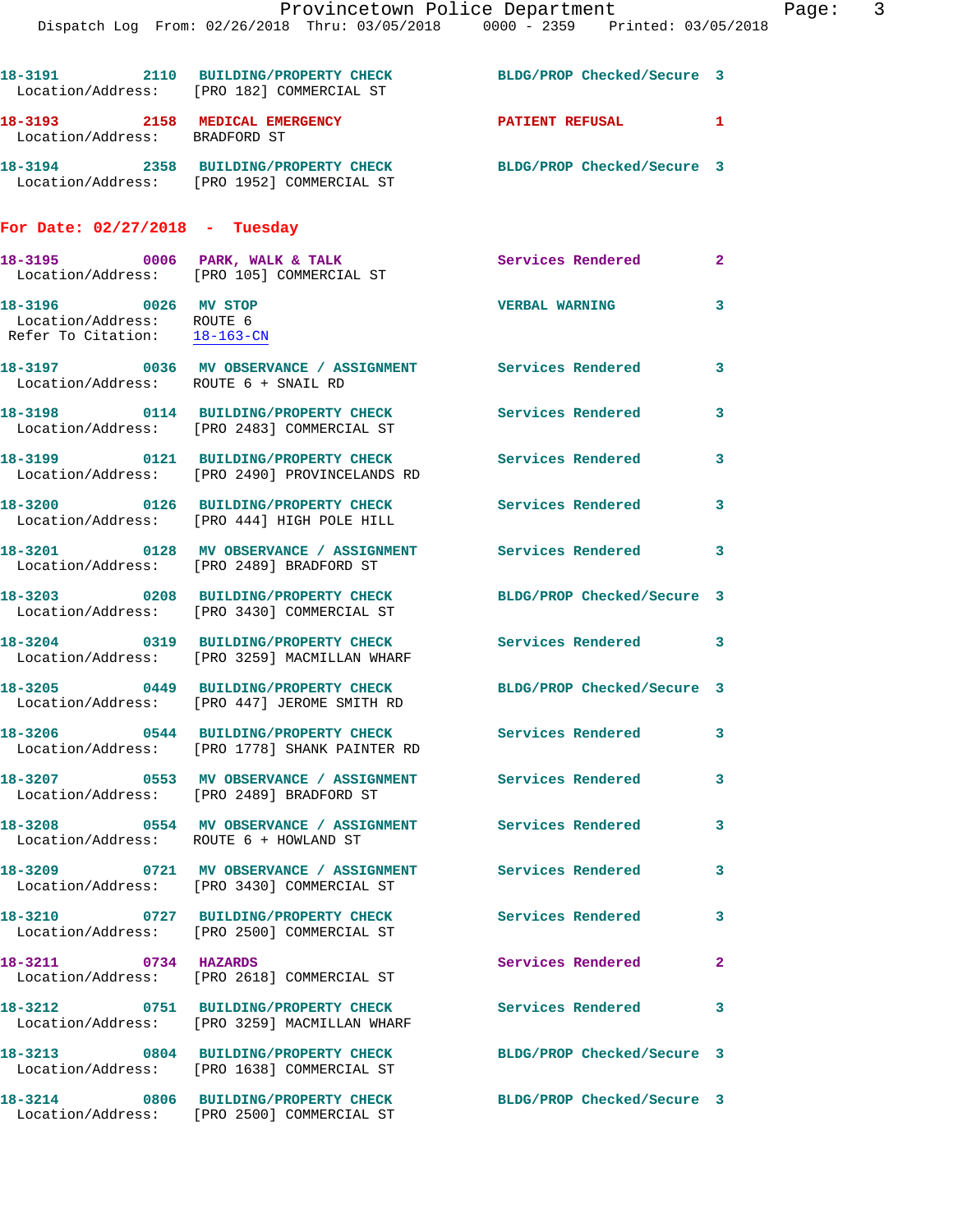|                                                                                              | Provincetown Police Department<br>Dispatch Log From: 02/26/2018 Thru: 03/05/2018 0000 - 2359 Printed: 03/05/2018 |                            | Page: 4      |
|----------------------------------------------------------------------------------------------|------------------------------------------------------------------------------------------------------------------|----------------------------|--------------|
|                                                                                              | 18-3215 0809 SERVICE CALL - POLICE Services Rendered 3<br>Location/Address: [PRO 542] SHANK PAINTER RD           |                            |              |
|                                                                                              | 18-3216 0813 SERVICE CALL - SCHOOL Services Rendered 3<br>Location/Address: [PRO 569] WINSLOW ST                 |                            |              |
|                                                                                              | 18-3217 0833 MV OBSERVANCE / ASSIGNMENT Services Rendered<br>Location/Address: SHANK PAINTER RD + PROVINCE RD    |                            | $\mathbf{3}$ |
| Location/Address: ROUTE 6                                                                    | 18-3218 0847 MV OBSERVANCE / ASSIGNMENT Services Rendered 3                                                      |                            |              |
|                                                                                              | 18-3219 0921 ALARM SOUNDING<br>Location/Address: CENTER ST + BRADFORD ST                                         | Services Rendered          | 1            |
|                                                                                              | 18-3220 0930 PARK, WALK & TALK Services Rendered 2<br>Location: [PRO 3431] LOPES SQUARE                          |                            |              |
|                                                                                              | 18-3221 0936 ALARM - GENERAL<br>Location/Address: [PRO 2031] THISTLEMORE WAY                                     | False Alarm 1              |              |
|                                                                                              | 18-3222 0954 BUILDING/PROPERTY CHECK BLDG/PROP Checked/Secure 3<br>Location/Address: [PRO 3287] ROUTE 6          |                            |              |
| Location/Address: [PRO 2479] ROUTE 6                                                         | 18-3223 1004 MV OBSERVANCE / ASSIGNMENT Services Rendered 3                                                      |                            |              |
|                                                                                              | 18-3224 1005 MV COMPLAINT<br>Location/Address: MONTELLO ST + COMMERCIAL ST                                       | Services Rendered 2        |              |
| 18-3225 1011 MV STOP<br>Location/Address: [PRO 2518] ROUTE 6<br>Refer To Citation: R7274496  |                                                                                                                  | Citation / Warning Issue 3 | 1            |
|                                                                                              | 18-3226 1101 PARK, WALK & TALK<br>Location/Address: [PRO 3121] COMMERCIAL ST                                     | Services Rendered          | $\mathbf{2}$ |
|                                                                                              | 18-3227 1115 SERVICE CALL - PET PANTRY Services Rendered 3<br>Location/Address: [PRO 3296] SHANK PAINTER RD      |                            |              |
|                                                                                              | 18-3228 1149 MEDICAL EMERGENCY<br>Location/Address: [PRO 2361] THISTLEMORE RD                                    | Transported to Hospital 1  |              |
|                                                                                              | 18-3230 1224 MV OBSERVANCE / ASSIGNMENT Services Rendered<br>  Location/Address: [PRO 2513] ROUTE 6              |                            | 3            |
| 18-3233 1238 MV STOP<br>Location/Address: [PRO 2521] ROUTE 6<br>Refer To Citation: 18-164-CN |                                                                                                                  | <b>VERBAL WARNING</b>      | 3            |
| 18-3234 1243 MV STOP<br>Location/Address: [PRO 2521] ROUTE 6<br>Refer To Citation: 18-165-CN |                                                                                                                  | <b>VERBAL WARNING</b>      | $\mathbf{3}$ |
|                                                                                              | 18-3235 1312 BUILDING/PROPERTY CHECK<br>Location/Address: [PRO 2206] PILGRIMS LANDING                            | BLDG/PROP Checked/Secure 3 |              |
| 18-3236 1320 MV STOP<br>Location/Address: [PRO 2518] ROUTE 6<br>Refer To Citation: 18-166-CN |                                                                                                                  | VERBAL WARNING 3           |              |
| Location/Address: [PRO 3287] ROUTE 6                                                         | 18-3237 1325 BUILDING/PROPERTY CHECK BLDG/PROP Checked/Secure 3                                                  |                            |              |
|                                                                                              | 18-3238 1326 ALARM - GENERAL<br>Location/Address: [PRO 1063] PILGRIM HEIGHTS RD                                  | False Alarm                | $\mathbf{1}$ |
|                                                                                              | 18-3239 1342 MV COMPLAINT<br>Location/Address: [PRO 1952] COMMERCIAL ST                                          | <b>GONE ON ARRIVAL</b>     | $\mathbf{2}$ |
| 18-3240 1351 PARK, WALK & TALK                                                               |                                                                                                                  | Services Rendered 2        |              |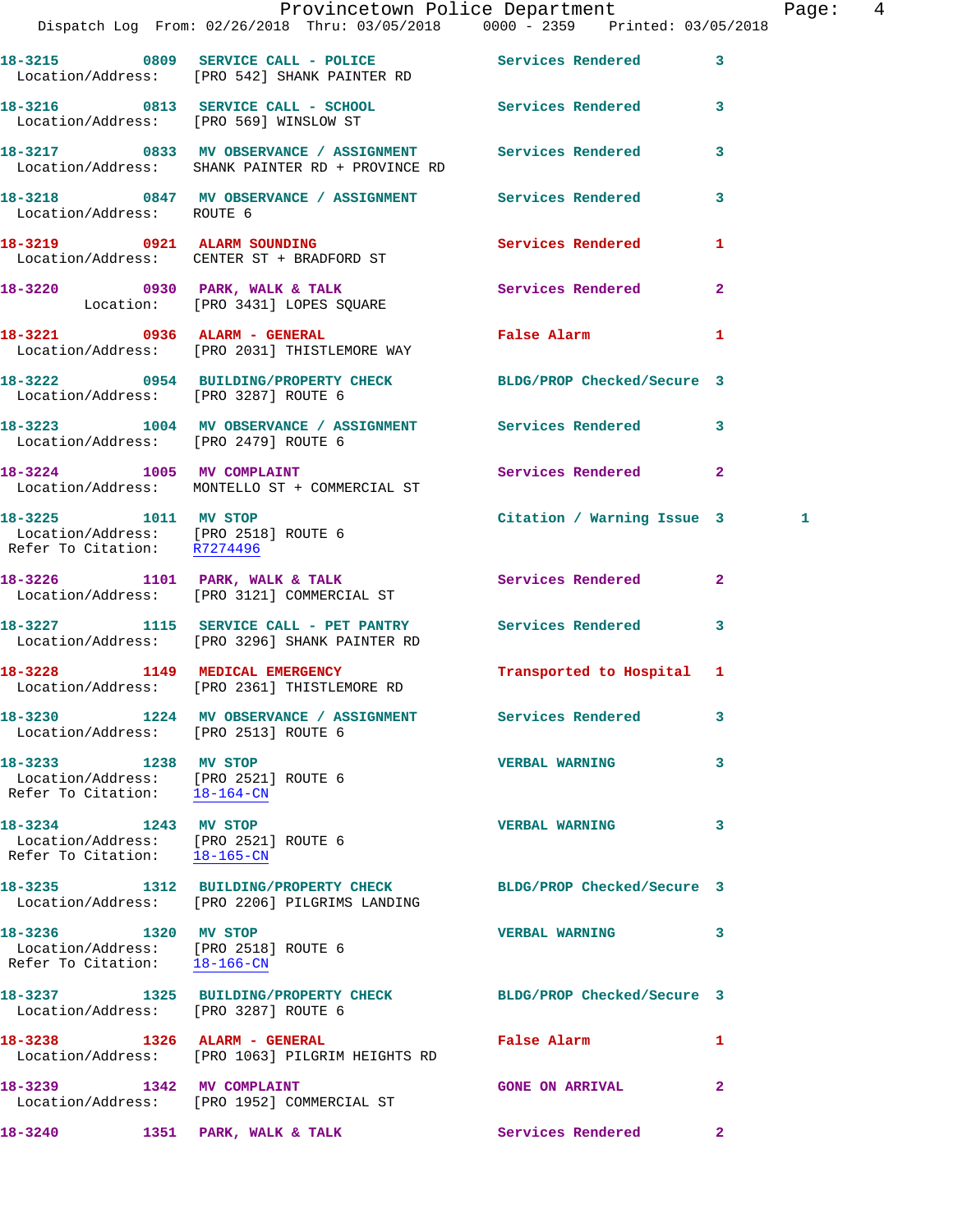|                                      | Dispatch Log From: 02/26/2018 Thru: 03/05/2018 0000 - 2359 Printed: 03/05/2018                                  | Provincetown Police Department |              | Page: 5 |  |
|--------------------------------------|-----------------------------------------------------------------------------------------------------------------|--------------------------------|--------------|---------|--|
|                                      | Location/Address: [PRO 105] COMMERCIAL ST                                                                       |                                |              |         |  |
| Location/Address: [PRO 571] ALDEN ST | 18-3242 1412 BUILDING/PROPERTY CHECK BLDG/PROP Checked/Secure 3                                                 |                                |              |         |  |
|                                      | 18-3241 1419 MV OBSERVANCE / ASSIGNMENT Services Rendered 3<br>Location/Address: BRADFORD ST + STANDISH ST      |                                |              |         |  |
|                                      | 18-3243 1433 BUILDING/PROPERTY CHECK BLDG/PROP Checked/Secure 3<br>Location/Address: [PRO 3317] CEMETERY RD     |                                |              | 1       |  |
| Location/Address: ROUTE 6            | 18-3245 1553 MV OBSERVANCE / ASSIGNMENT Services Rendered 3                                                     |                                |              |         |  |
| 18-3246 1601 MV STOP                 | Location/Address: [PRO 2521] ROUTE 6                                                                            | <b>VERBAL WARNING</b>          | 3            |         |  |
|                                      | 18-3247 1608 PARK, WALK & TALK<br>Location/Address: [PRO 105] COMMERCIAL ST                                     | Services Rendered              | $\mathbf{2}$ |         |  |
|                                      | 18-3248 1614 ALARM - GENERAL<br>Location/Address: [PRO 1569] CUDWORTH ST                                        | BLDG/PROP Checked/Secure 1     |              |         |  |
|                                      | 18-3249 1812 MV OBSERVANCE / ASSIGNMENT Services Rendered 3<br>Location/Address: [PRO 2478] BRADFORD ST         |                                |              |         |  |
|                                      | 18-3250 1854 BUILDING/PROPERTY CHECK BLDG/PROP Checked/Secure 3<br>Location/Address: [PRO 519] RACE POINT RD    |                                |              |         |  |
| Location/Address: BRADFORD ST        | 18-3251 1957 ALARM - GENERAL                                                                                    | <b>Unfounded</b>               | 1            |         |  |
| Location/Address: PILGRIM HEIGHTS RD | 18-3253 2105 ALARM - GENERAL                                                                                    | BLDG/PROP Checked/Secure 1     |              |         |  |
|                                      | 18-3254 2152 BUILDING/PROPERTY CHECK BLDG/PROP Checked/Secure 3<br>Location/Address: [PRO 530] SHANK PAINTER RD |                                |              |         |  |
|                                      | 18-3255 2206 BUILDING/PROPERTY CHECK BLDG/PROP Checked/Secure 3<br>Location/Address: [PRO 519] RACE POINT RD    |                                |              |         |  |
| 18-3256                              | 2213 BUILDING/PROPERTY CHECK<br>Location/Address: [PRO 182] COMMERCIAL ST                                       | BLDG/PROP Checked/Secure 3     |              |         |  |
|                                      | 18-3257 2215 BUILDING/PROPERTY CHECK BLDG/PROP Checked/Secure 3<br>Location/Address: [PRO 175] COMMERCIAL ST    |                                |              |         |  |
|                                      | 18-3258 2342 BUILDING/PROPERTY CHECK Services Rendered 3<br>Location/Address: [PRO 3430] COMMERCIAL ST          |                                |              |         |  |
|                                      | 18-3259 2350 PARK, WALK & TALK<br>Location/Address: [PRO 105] COMMERCIAL ST                                     | Services Rendered              | $\mathbf{2}$ |         |  |
| For Date: $02/28/2018$ - Wednesday   |                                                                                                                 |                                |              |         |  |
|                                      | 18-3260 0003 BUILDING/PROPERTY CHECK Services Rendered 3<br>Location/Address: [PRO 2483] COMMERCIAL ST          |                                |              |         |  |
|                                      | 18-3261 0020 BUILDING/PROPERTY CHECK<br>Location/Address: [PRO 530] SHANK PAINTER RD                            | BLDG/PROP Checked/Secure 3     |              |         |  |
|                                      | 18-3262 0032 PARKING COMPLAINT<br>Location/Address: [PRO 3433] COMMERCIAL ST                                    | Citation / Warning Issue 3     |              |         |  |
|                                      | 18-3263 0047 BUILDING/PROPERTY CHECK Services Rendered 3<br>Location/Address: [PRO 1778] SHANK PAINTER RD       |                                |              |         |  |
|                                      | 18-3264 0104 MV OBSERVANCE / ASSIGNMENT Services Rendered<br>Location/Address: BRADFORD ST + RYDER ST           |                                | 3            |         |  |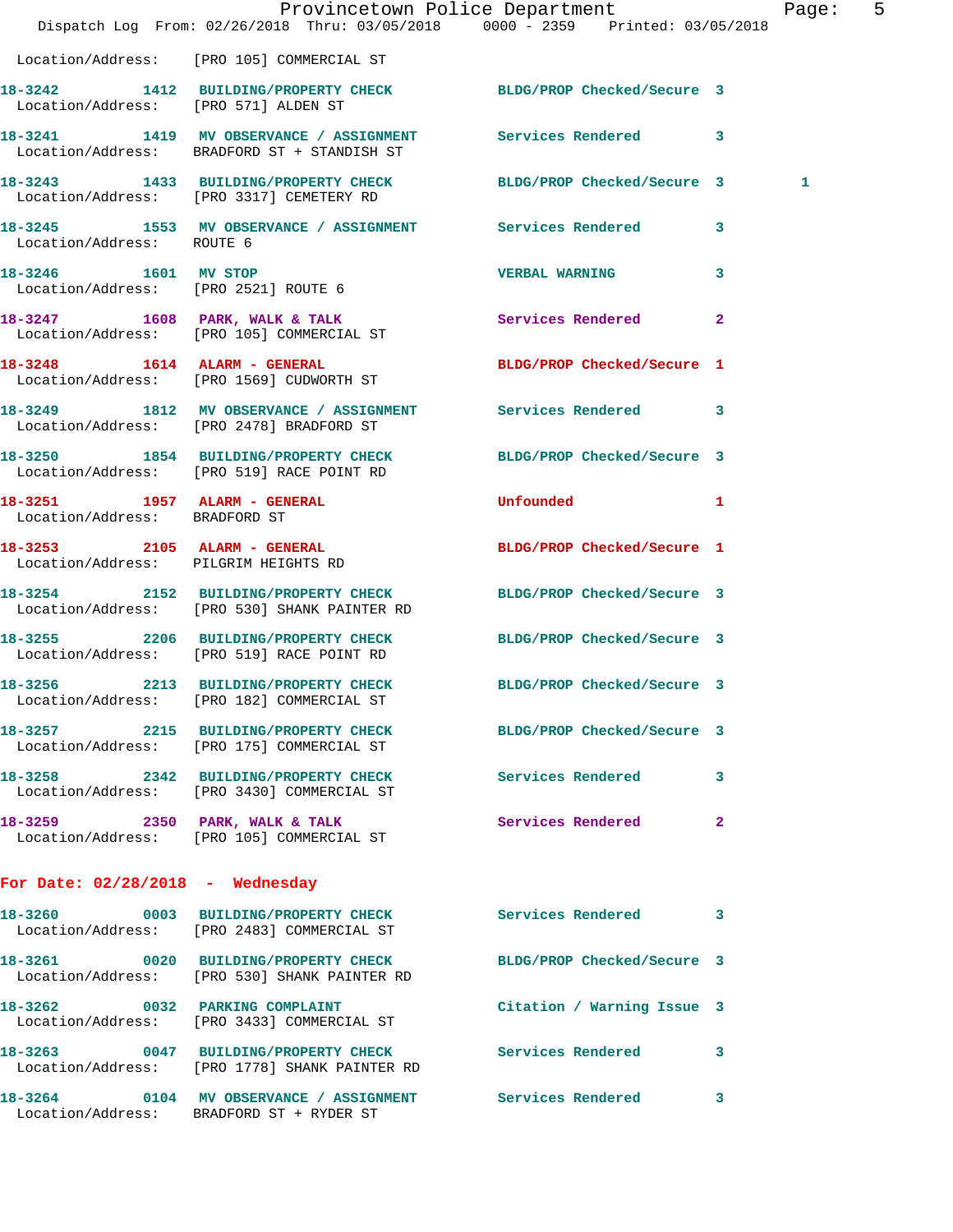|                                        | Provincetown Police Department<br>Dispatch Log From: 02/26/2018 Thru: 03/05/2018 0000 - 2359 Printed: 03/05/2018 |                          |   |
|----------------------------------------|------------------------------------------------------------------------------------------------------------------|--------------------------|---|
|                                        | 18-3265   0110 MV OBSERVANCE / ASSIGNMENT   Services Rendered<br>Location/Address: [PRO 2494] BRADFORD ST        |                          | 3 |
|                                        | 18-3266 0209 BUILDING/PROPERTY CHECK<br>Location/Address: [PRO 569] WINSLOW ST                                   | Services Rendered        | 3 |
|                                        | 18-3267 		 0329 BUILDING/PROPERTY CHECK 		 Services Rendered<br>Location/Address: [PRO 2499] RACE POINT RD       |                          | 3 |
|                                        | Location/Address: [PRO 2490] PROVINCELANDS RD                                                                    |                          | 3 |
| Location/Address: ROUTE 6 + HOWLAND ST |                                                                                                                  |                          | 3 |
|                                        | Location/Address: [PRO 2489] BRADFORD ST                                                                         |                          | 3 |
| Location/Address: [PRO 521] ROUTE 6    | 18-3271 0547 BUILDING/PROPERTY CHECK BLDG/PROP Checked/Secure 3                                                  |                          |   |
|                                        | 18-3272 0743 BUILDING/PROPERTY CHECK<br>Location/Address: [PRO 2977] COMMERCIAL ST                               | <b>Services Rendered</b> | 3 |
|                                        | 18-3273 0750 SERVICE CALL - POLICE 3273 Services Rendered<br>Location/Address: [PRO 3296] SHANK PAINTER RD       |                          | 3 |
|                                        | 18-3275 0807 SERVICE CALL - POLICE<br>Location/Address: [PRO 569] WINSLOW ST                                     | Services Rendered        | 3 |
| Location/Address: ROUTE 6 + SNAIL RD   |                                                                                                                  |                          | 3 |
| 18-3279 0918 MV STOP                   |                                                                                                                  | <b>VERBAL WARNING</b>    | 3 |

Refer To Citation: 18-167-CN

Location/Address: [PRO 3287] ROUTE 6

Location/Address: ROUTE 6

Location/Address: [PRO 1267] WINSLOW ST

**18-3288 1117 MEDICAL EMERGENCY Services Rendered 1**  Location/Address: [PRO 1892] SHANK PAINTER RD

18-3290 1130 PARK, WALK & TALK **Services Rendered** 2 Location/Address: [PRO 537] SHANK PAINTER RD

18-3291 1100 PARK, WALK & TALK **Services Rendered** 2 Location/Address: [PRO 2500] COMMERCIAL ST

Location/Address: [PRO 2479] ROUTE 6

**18-3280 0932 BUILDING/PROPERTY CHECK Services Rendered 3**  Location/Address: [PRO 526] RYDER ST EXT

**18-3281 0932 BUILDING/PROPERTY CHECK BLDG/PROP Checked/Secure 3** 

**18-3282 0942 MV OBSERVANCE / ASSIGNMENT Services Rendered 3**  Location/Address: [PRO 4041] BRADFORD ST

**18-3283 0942 SERVICE CALL - POLICE Services Rendered 3**  Location/Address: [PRO 2645] SHANK PAINTER RD

**18-3278 1030 SERVICE CALL - POLICE Services Rendered 3**  Location/Address: [PRO 1645] HARRY KEMP WAY

**18-3284 1043 MV OBSERVANCE / ASSIGNMENT No Action Required 3**  Location/Address: SHANK PAINTER RD + BROWNE ST

**18-3285 1048 MV OBSERVANCE / ASSIGNMENT Services Rendered 3** 

**18-3287 1108 ANNOYING PHONE CALLS SPOKEN TO 3** 

**18-3289 1131 MV OBSERVANCE / ASSIGNMENT No Action Required 3**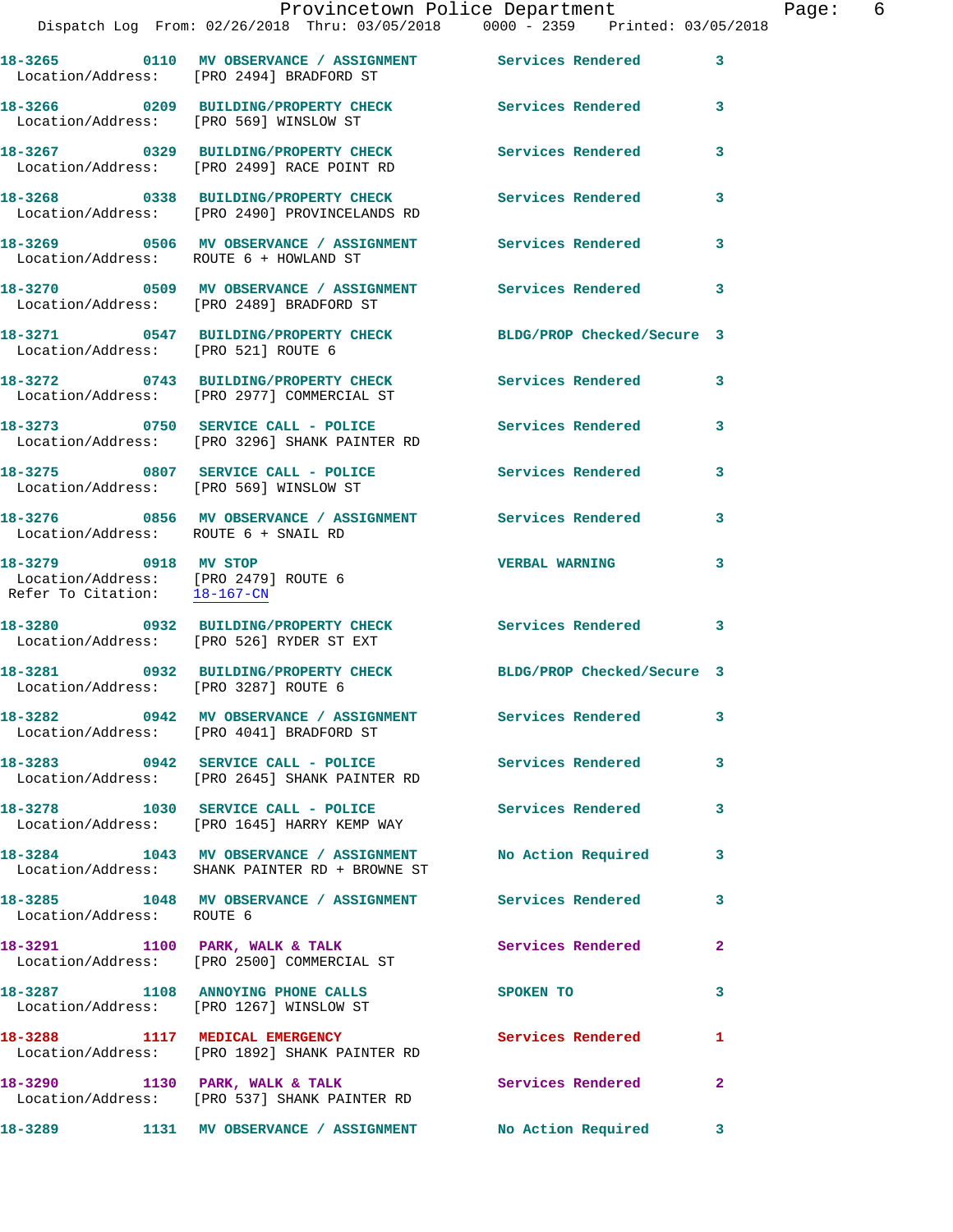|                                                                                              | Provincetown Police Department<br>Dispatch Log From: 02/26/2018 Thru: 03/05/2018 0000 - 2359 Printed: 03/05/2018 |                              |              |
|----------------------------------------------------------------------------------------------|------------------------------------------------------------------------------------------------------------------|------------------------------|--------------|
|                                                                                              | Location/Address: HOWLAND ST + HARRY KEMP WAY                                                                    |                              |              |
|                                                                                              | 18-3292 1212 MV OBSERVANCE / ASSIGNMENT Services Rendered 3<br>Location/Address: [PRO 106] COMMERCIAL ST         |                              |              |
| 18-3293 1216 LOST PROPERTY<br>Location/Address: [TRU] ROUTE 6                                |                                                                                                                  | <b>Services Rendered</b>     | 3            |
|                                                                                              | 18-3295 1416 MV OBSERVANCE / ASSIGNMENT Services Rendered<br>Location/Address: RACE POINT RD + NELSON AVE        |                              | 3            |
|                                                                                              | 18-3298 1500 SERVICE CALL - SCHOOL<br>Location/Address: [PRO 569] WINSLOW ST                                     | Services Rendered            | 3            |
|                                                                                              | 18-3299 1539 PARK, WALK & TALK<br>Location/Address: [PRO 105] COMMERCIAL ST                                      | Services Rendered            | $\mathbf{2}$ |
| Location/Address: ROUTE 6                                                                    | 18-3300 1543 MV OBSERVANCE / ASSIGNMENT Services Rendered                                                        |                              | 3            |
| 18-3301 1601 MV STOP<br>Location/Address: [PRO 2521] ROUTE 6<br>Refer To Citation: R2513972  |                                                                                                                  | Citation / Warning Issue 3   |              |
| 18-3302 1631 MEDICAL EMERGENCY<br>Location/Address: THISTLEMORE RD                           |                                                                                                                  | Services Rendered            | 1            |
| 18-3303 1637 MV STOP<br>Location/Address: [PRO 2521] ROUTE 6<br>Refer To Citation: 18-168-CN |                                                                                                                  | <b>VERBAL WARNING</b>        | 3            |
| 18-3304 1643 TRESPASS<br>Location/Address: COURT ST                                          |                                                                                                                  | Services Rendered            | $\mathbf{2}$ |
| 18-3305 1659 MV STOP                                                                         | Location/Address: [PRO 2521] ROUTE 6                                                                             | <b>VERBAL WARNING</b>        | 3            |
|                                                                                              | 18-3306 1709 MEDICAL EMERGENCY<br>Location/Address: [PRO 440] HARRY KEMP WAY                                     | Transported to Hospital 1    |              |
| 18-3308 1717 HAZARDS<br>Location/Address: STANDISH ST                                        |                                                                                                                  | Services Rendered            | $\mathbf{2}$ |
|                                                                                              | 18-3309 1755 MEDICAL EMERGENCY<br>Location/Address: [PRO 2361] THISTLEMORE RD                                    | Services Rendered 1          |              |
| 18-3310 1847 ASSIST CITIZEN<br>Location/Address: COMMERCIAL ST                               |                                                                                                                  | Referred to Other Agency 3   |              |
|                                                                                              | 18-3311 1849 MV OBSERVANCE / ASSIGNMENT<br>Location/Address: [PRO 537] SHANK PAINTER RD                          | Services Rendered 3          |              |
| Location/Address: [PRO 3222] ALDEN ST                                                        | 18-3313 2053 MEDICAL EMERGENCY                                                                                   | Transported to Hospital 1    |              |
|                                                                                              | 18-3314 2058 BUILDING/PROPERTY CHECK<br>Location/Address: [PRO 539] SHANK PAINTER RD                             | BLDG/PROP Checked/Secure 3   |              |
|                                                                                              | 18-3315 2102 MV OBSERVANCE / ASSIGNMENT<br>Location/Address: [PRO 2577] BRADFORD ST                              | BLDG/PROP Checked/Secure 3   |              |
|                                                                                              | 18-3318 2200 BUILDING/PROPERTY CHECK<br>Location/Address: [PRO 175] COMMERCIAL ST                                | BLDG/PROP Checked/Secure 3   |              |
|                                                                                              | 18-3319 2212 BUILDING/PROPERTY CHECK<br>Location/Address: [PRO 182] COMMERCIAL ST                                | BLDG/PROP Checked/Secure 3   |              |
| For Date: $03/01/2018$ - Thursday                                                            |                                                                                                                  |                              |              |
| 18-3321 0002 NOISE COMPLAINT                                                                 |                                                                                                                  | <b>SPOKEN TO</b><br>$\sim$ 3 |              |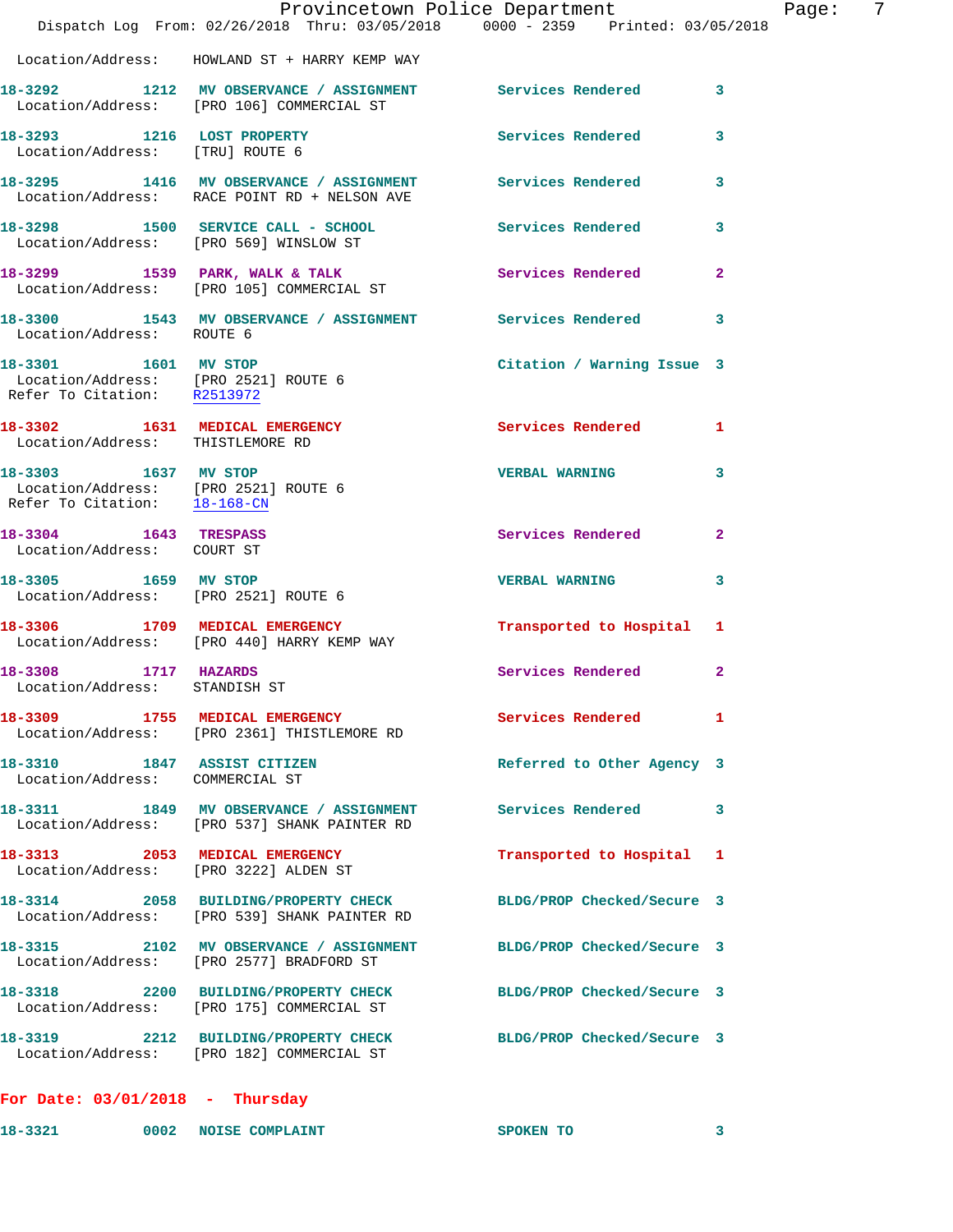|                                      | Provincetown Police Department                                                                                                    |                          |              |
|--------------------------------------|-----------------------------------------------------------------------------------------------------------------------------------|--------------------------|--------------|
|                                      | Dispatch Log From: 02/26/2018 Thru: 03/05/2018 0000 - 2359 Printed: 03/05/2018                                                    |                          |              |
|                                      | Location/Address: [PRO 1572] FRANKLIN ST                                                                                          |                          |              |
|                                      | 18-3322 0021 MV OBSERVANCE / ASSIGNMENT Services Rendered<br>Location/Address: BRADFORD ST + RYDER ST                             |                          | 3            |
|                                      | 18-3323 0051 BUILDING/PROPERTY CHECK<br>Location/Address: [PRO 3259] MACMILLAN WHARF                                              | <b>Services Rendered</b> | 3            |
|                                      | 18-3324 0106 MV OBSERVANCE / ASSIGNMENT Services Rendered<br>Location/Address: BRADFORD ST + HOWLAND ST                           |                          | 3            |
| Location/Address: [PRO 521] ROUTE 6  | 18-3325 0147 BUILDING/PROPERTY CHECK                                                                                              | <b>Services Rendered</b> | 3            |
|                                      | 18-3326 0156 BUILDING/PROPERTY CHECK<br>Location/Address: [PRO 2540] RACE POINT RD                                                | Services Rendered        | 3            |
|                                      | 18-3327 0206 BUILDING/PROPERTY CHECK Services Rendered<br>Location/Address: [PRO 2490] PROVINCELANDS RD                           |                          | 3            |
|                                      | 18-3328 0208 BUILDING/PROPERTY CHECK Services Rendered<br>Location/Address: [PRO 2483] COMMERCIAL ST                              |                          | 3            |
|                                      | 18-3329 0215 BUILDING/PROPERTY CHECK Services Rendered<br>Location/Address: [PRO 569] WINSLOW ST                                  |                          | 3            |
|                                      | 18-3330 0235 BUILDING/PROPERTY CHECK<br>Location/Address: [PRO 2977] COMMERCIAL ST                                                | <b>Services Rendered</b> | 3            |
|                                      | 18-3331 0312 BUILDING/PROPERTY CHECK Services Rendered<br>Location/Address: [PRO 3430] COMMERCIAL ST                              |                          | 3            |
| Location/Address: ROUTE 6            | 18-3332 0504 MV OBSERVANCE / ASSIGNMENT Services Rendered                                                                         |                          | 3            |
| Location/Address: [PRO 4048] ROUTE 6 | 18-3333 6515 MV OBSERVANCE / ASSIGNMENT Services Rendered                                                                         |                          | 3            |
|                                      | 18-3334 0526 BUILDING/PROPERTY CHECK BLDG/PROP Checked/Secure 3<br>Location/Address: [PRO 3259] MACMILLAN WHARF                   |                          |              |
|                                      | 18-3335 0530 BUILDING/PROPERTY CHECK BLDG/PROP Checked/Secure 3<br>Location/Address: [PRO 2539] RYDER ST EXT                      |                          |              |
|                                      | 18-3336 6 0538 MV OBSERVANCE / ASSIGNMENT No Action Required<br>Location/Address: HOWLAND ST + BRADFORD ST                        |                          | 3            |
| 18-3337 0556 ALARM - GENERAL         | Location/Address: [PRO 2989] COMMERCIAL ST                                                                                        | False Alarm              | 1            |
|                                      | 18-3338 0610 MV OBSERVANCE / ASSIGNMENT No Action Required<br>Location/Address: SHANK PAINTER RD + JEROME SMITH RD                |                          | 3            |
| Location/Address: ROUTE 6            | 18-3339 0741 MV OBSERVANCE / ASSIGNMENT Services Rendered                                                                         |                          | 3            |
|                                      | 18-3340 0743 MV STOP<br>Location/Address: [PRO 3296] SHANK PAINTER RD<br>Refer To Citation: $\frac{18-169-CN}{\sqrt{16}-169-CN}}$ | <b>VERBAL WARNING</b>    | 3            |
|                                      | 18-3342 0807 SERVICE CALL - POLICE<br>Location/Address: [PRO 3296] SHANK PAINTER RD                                               | <b>Services Rendered</b> | 3            |
|                                      | 18-3341 0808 BUILDING/PROPERTY CHECK<br>Location/Address: [PRO 3259] MACMILLAN WHARF                                              | Services Rendered        | 3            |
|                                      | 18-3343 0813 SERVICE CALL - POLICE Services Rendered<br>Location/Address: [PRO 569] WINSLOW ST                                    |                          | 3            |
|                                      | 18-3344 0814 ALARM - GENERAL                                                                                                      | Services Rendered        | $\mathbf{1}$ |

Location/Address: THISTLEMORE WAY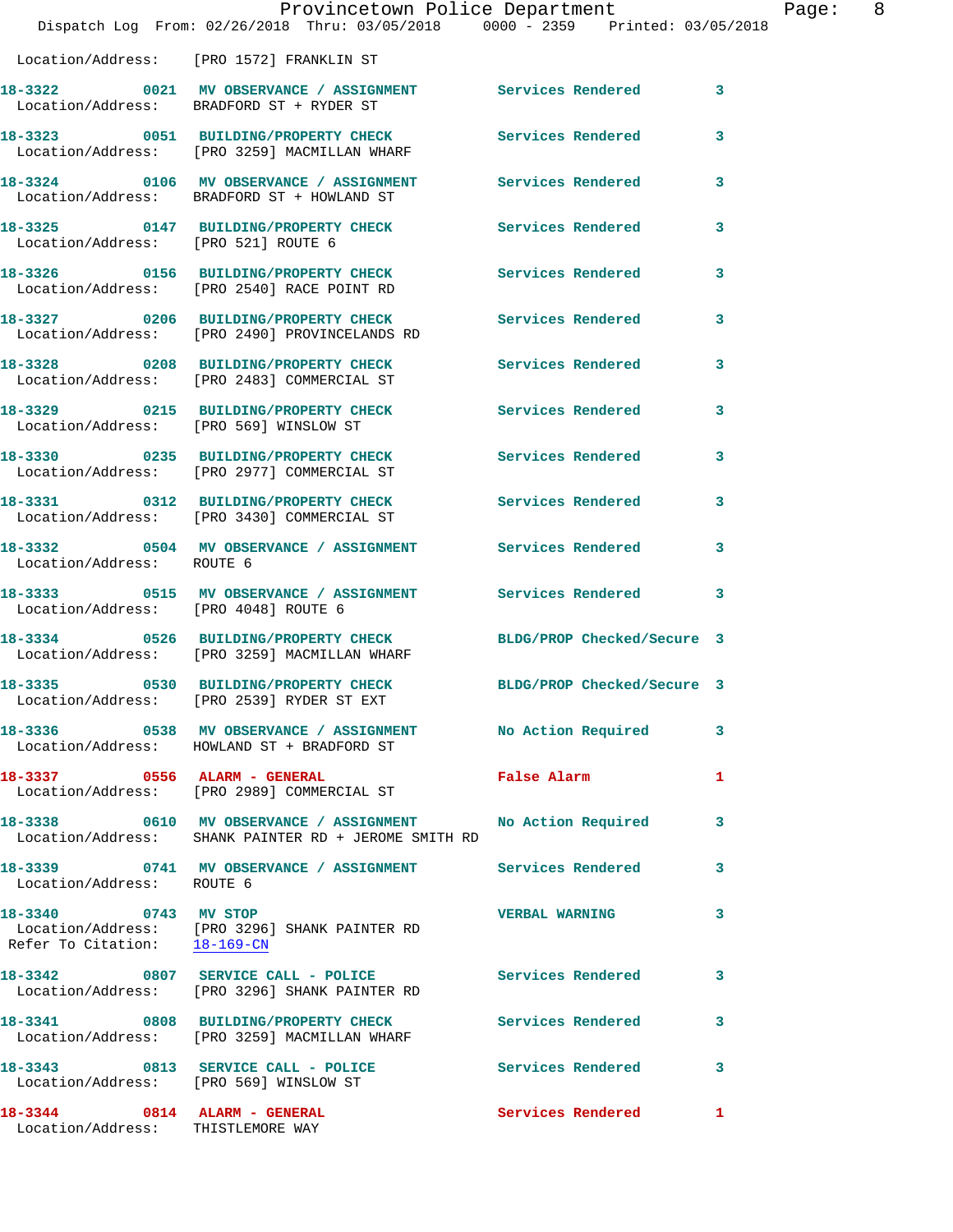|  |  | Provincetown Police Department        |  |                                 | Page: | - 9 |
|--|--|---------------------------------------|--|---------------------------------|-------|-----|
|  |  | Log From: 02/26/2018 Thru: 03/05/2018 |  | 0000 - 2359 Printed: 03/05/2018 |       |     |
|  |  |                                       |  |                                 |       |     |

 $\mathtt{Dispatch}$ 

| Location/Address: [PRO 3440] ROUTE 6                                                                                        | 18-3345 0833 MV OBSERVANCE / ASSIGNMENT Services Rendered 3                                                      |                             |                         |
|-----------------------------------------------------------------------------------------------------------------------------|------------------------------------------------------------------------------------------------------------------|-----------------------------|-------------------------|
|                                                                                                                             | 18-3346 0846 PARK, WALK & TALK<br>Location/Address: [PRO 3121] COMMERCIAL ST                                     | <b>Services Rendered 22</b> |                         |
| 18-3347 0856 MV STOP                                                                                                        | Location/Address: PROVINCE RD + SHANK PAINTER RD<br>Refer To Citation: 18-170-CN                                 | VERBAL WARNING 3            |                         |
| Location/Address: [PRO 521] ROUTE 6                                                                                         | 18-3348 0904 BUILDING/PROPERTY CHECK                                                                             | BLDG/PROP Checked/Secure 3  |                         |
| 18-3349 0910 MV STOP<br>Location/Address: [PRO 2518] ROUTE 6<br>Refer To Citation: 18-171-CN<br>Refer To Citation: R7274497 |                                                                                                                  | Citation / Warning Issue 3  |                         |
| Location/Address: COMMERCIAL ST                                                                                             | 18-3351 0925 SERVICE CALL - POLICE 3 Services Rendered 3                                                         |                             |                         |
|                                                                                                                             | 18-3352 0932 PARK, WALK & TALK<br>Location/Address: [PRO 105] COMMERCIAL ST                                      | Services Rendered           | $\mathbf{2}$            |
|                                                                                                                             | 18-3353 0945 ESCORT / TRANSPORT<br>Location/Address: [PRO 440] HARRY KEMP WAY                                    | <b>Services Rendered</b> 3  |                         |
| Location/Address: [PRO 3287] ROUTE 6                                                                                        | 18-3354 0951 BUILDING/PROPERTY CHECK                                                                             | BLDG/PROP Checked/Secure 3  |                         |
| 18-3355 0952 FOLLOW UP                                                                                                      | Location/Address: [PRO 725] BRADFORD ST                                                                          | Services Rendered           | $\mathbf{2}$            |
| 18-3356 0953 FOLLOW UP                                                                                                      | Location/Address: [PRO 1267] WINSLOW ST                                                                          | SPOKEN TO                   | $\overline{2}$          |
| 18-3357 1012 ALARM - FIRE                                                                                                   | Location/Address: [PRO 363] COMMERCIAL ST                                                                        | False Alarm                 | $\mathbf{1}$            |
| 18-3358 1039 TRESPASS                                                                                                       | Location/Address: [PRO 2277] BRADFORD ST                                                                         | Referred to Other Agency 2  |                         |
|                                                                                                                             | 18-3359 1047 BUILDING/PROPERTY CHECK BLDG/PROP Checked/Secure 3<br>Location/Address: [PRO 2206] PILGRIMS LANDING |                             |                         |
| Location/Address: ROUTE 6                                                                                                   | 18-3360 1058 MV OBSERVANCE / ASSIGNMENT Services Rendered                                                        |                             | 3                       |
|                                                                                                                             | 18-3361 1129 PARK, WALK & TALK<br>Location/Address: [PRO 3004] BRADFORD ST                                       | <b>Services Rendered</b>    | $\mathbf{2}$            |
| 18-3363 1146 MV STOP<br>Location/Address: [PRO 2513] ROUTE 6<br>Refer To Citation: R2513973                                 |                                                                                                                  | Citation / Warning Issue 3  |                         |
| 18-3364 1201 MV STOP<br>Location/Address: [PRO 2513] ROUTE 6<br>Refer To Citation: R2513974                                 |                                                                                                                  | Citation / Warning Issue 3  |                         |
| 18-3365 1207 MV STOP<br>Location/Address: [PRO 2518] ROUTE 6<br>Refer To Citation: 18-172-CN                                |                                                                                                                  | <b>VERBAL WARNING</b>       | 3                       |
| 18-3366 1211 MV STOP<br>Location/Address: [PRO 521] ROUTE 6<br>Refer To Citation: 18-173-CN                                 |                                                                                                                  | <b>VERBAL WARNING</b>       | 3                       |
| Location/Address:                                                                                                           | 18-3367 1222 MV OBSERVANCE / ASSIGNMENT<br>[PRO 2479] ROUTE 6                                                    | Services Rendered           | $\overline{\mathbf{3}}$ |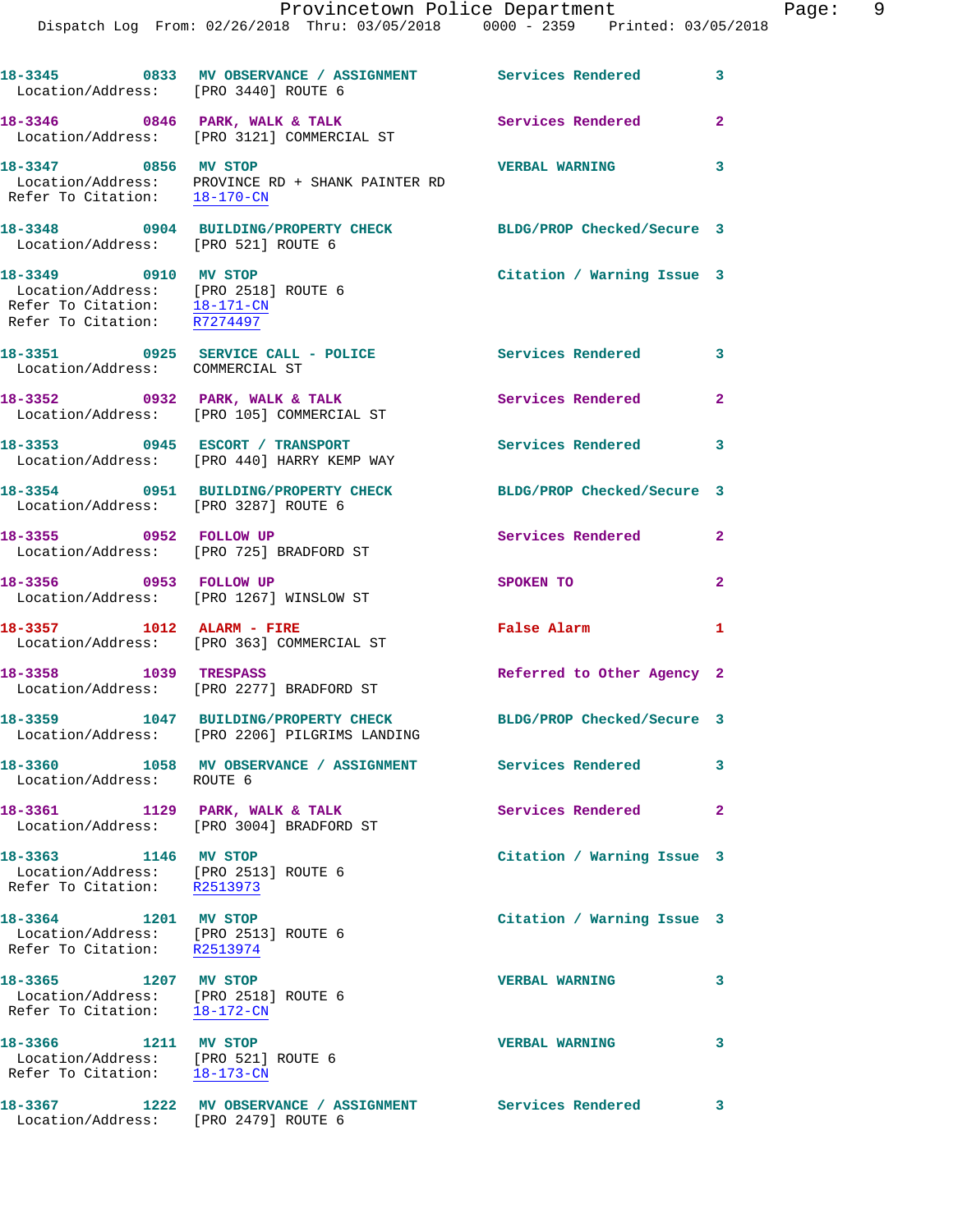Dispatch Log From: 02/26/2018 Thru: 03/05/2018 0000 - 2359 Printed: 03/05/2018

|                          | DISPACCII DOG FIOM. 02/20/2010 INIU. 03/03/2010                                                 | UUUU - 4332<br>PIINCU, VJ/VJ/Z |                |
|--------------------------|-------------------------------------------------------------------------------------------------|--------------------------------|----------------|
| 18-3368 1250 MV STOP     | Location/Address: [PRO 1646] WINSLOW ST<br>Refer To Citation: 18-174-CN                         | <b>VERBAL WARNING</b>          | 3              |
|                          | $18-3369$ 1258 PARK, WALK & TALK<br>Location/Address: [PRO 488] MAYFLOWER ST                    | Services Rendered              | $\mathbf{2}$   |
|                          | 18-3370 1303 SERVICE CALL - POLICE<br>Location/Address: [PRO 2521] ROUTE 6                      | Services Rendered              | 3              |
|                          | 18-3371 1308 MEDICAL EMERGENCY<br>Location/Address: [PRO 2361] THISTLEMORE RD                   | Services Rendered              | 1              |
|                          | 18-3372 1323 PARK, WALK & TALK<br>Location/Address: [PRO 519] RACE POINT RD                     | Services Rendered              | 2              |
|                          | 18-3373 1344 ANIMAL CALL<br>Location/Address: [PRO 2639] COURT ST                               | Services Rendered              | $\overline{a}$ |
|                          | 18-3374 1401 MEDICAL EMERGENCY<br>Location/Address: [PRO 3222] ALDEN ST                         | Transported to Hospital        | 1              |
|                          | 18-3377 1455 SERVICE CALL - POLICE<br>Location/Address: [PRO 569] WINSLOW ST                    | Services Rendered              | 3              |
|                          | 18-3378 1517 BUILDING/PROPERTY CHECK<br>Location/Address: [PRO 519] RACE POINT RD               | BLDG/PROP Checked/Secure 3     |                |
| 18-3379 1528 MV DISABLED | Location/Address: ROUTE 6 + PROVINCELANDS RD                                                    | Services Rendered              | $\overline{a}$ |
|                          | 18-3380 1538 PARK, WALK & TALK<br>Location/Address: [PRO 105] COMMERCIAL ST                     | Services Rendered              | $\mathbf{2}$   |
|                          | 18-3381 1539 MEDICAL EMERGENCY<br>Location/Address: [PRO 658] MOZART AVE                        | Services Rendered              | 1              |
|                          | 18-3382 1615 BUILDING/PROPERTY CHECK<br>Location/Address: [PRO 2483] COMMERCIAL ST              | Services Rendered              | 3              |
|                          | 18-3383 1728 BUILDING/PROPERTY CHECK<br>Location/Address: [PRO 444] HIGH POLE HILL              | BLDG/PROP Checked/Secure 3     |                |
|                          | 18-3384 1753 MV OBSERVANCE / ASSIGNMENT<br>Location/Address: SHANK PAINTER RD + JEROME SMITH RD | No Action Required             | 3              |
|                          | 18-3385 1952 ANIMAL CALL<br>Location/Address: COMMERCIAL ST                                     | Services Rendered              | 2              |
|                          | 18-3386 2014 PARK, WALK & TALK<br>Location/Address: COMMERCIAL ST                               | Services Rendered              | $\mathbf{2}$   |
|                          | 18-3387 2019 BAR CHECK<br>Location/Address: [PRO 2737] COMMERCIAL ST                            | Services Rendered              | $\overline{a}$ |
|                          | 18-3388 2049 MEDICAL EMERGENCY<br>Location/Address: [PRO 85] COMMERCIAL ST                      | <b>PATIENT REFUSAL</b>         | 1              |
|                          | 18-3389 2224 ALARM - GENERAL<br>Location/Address: [PRO 2989] COMMERCIAL ST                      | BLDG/PROP Checked/Secure 1     |                |
|                          | 18-3390 2343 BUILDING/PROPERTY CHECK<br>Location/Address: [PRO 3296] SHANK PAINTER RD           | BLDG/PROP Checked/Secure 3     |                |
|                          | 18-3391 2353 BUILDING/PROPERTY CHECK<br>Location/Address: [PRO 3259] MACMILLAN WHARF            | Services Rendered              | 3              |
|                          | 18-3392 2358 BUILDING/PROPERTY CHECK<br>Location/Address: [PRO 1638] COMMERCIAL ST              | BLDG/PROP Checked/Secure 3     |                |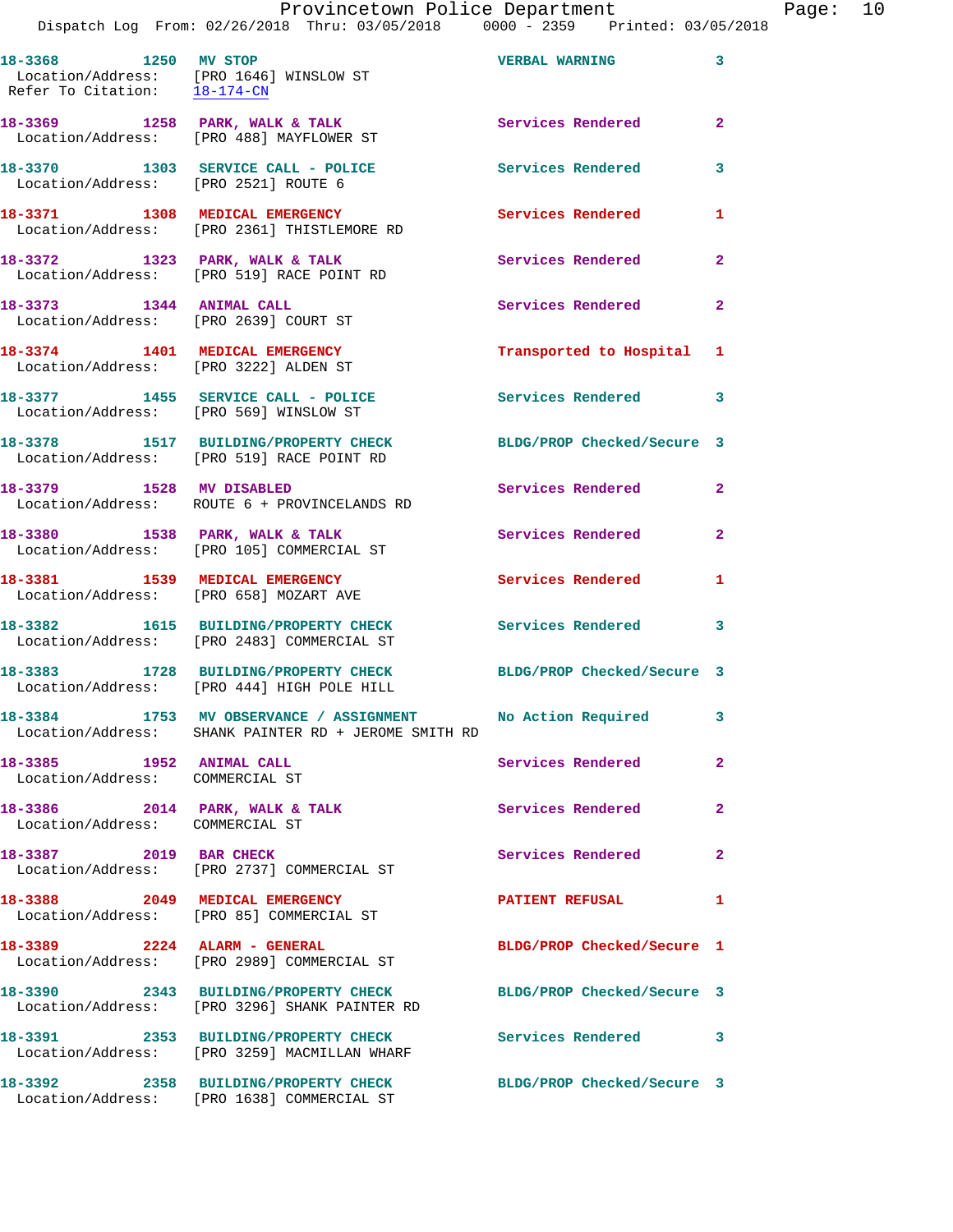| For Date: 03/02/2018 - Friday                                        |                                                                                                          |                            |                         |
|----------------------------------------------------------------------|----------------------------------------------------------------------------------------------------------|----------------------------|-------------------------|
|                                                                      | 18-3393 0000 BUILDING/PROPERTY CHECK<br>Location/Address: [PRO 2483] COMMERCIAL ST                       | <b>Services Rendered</b>   | $\mathbf{3}$            |
|                                                                      | 18-3394 0002 BUILDING/PROPERTY CHECK<br>Location/Address: [PRO 526] RYDER ST EXT                         | <b>Services Rendered</b>   | $\mathbf{3}$            |
|                                                                      | 18-3395 0015 BUILDING/PROPERTY CHECK<br>Location/Address: [PRO 2977] COMMERCIAL ST                       | Services Rendered          | 3                       |
|                                                                      | 18-3396 0029 MV OBSERVANCE / ASSIGNMENT<br>Location/Address: [PRO 530] SHANK PAINTER RD                  | <b>Services Rendered</b>   | 3                       |
|                                                                      | 18-3397 0041 BUILDING/PROPERTY CHECK<br>Location/Address: [PRO 444] HIGH POLE HILL                       | BLDG/PROP Checked/Secure 3 |                         |
|                                                                      | 18-3398 0127 BUILDING/PROPERTY CHECK<br>Location/Address: [PRO 2499] RACE POINT RD                       | <b>Services Rendered</b>   | $\overline{\mathbf{3}}$ |
|                                                                      | 18-3399 0127 BUILDING/PROPERTY CHECK<br>Location/Address: [PRO 3259] MACMILLAN WHARF                     | BLDG/PROP Checked/Secure 3 |                         |
|                                                                      | Location/Address: BRADFORD ST + RYDER ST                                                                 |                            | 3                       |
|                                                                      | 18-3401 0136 BUILDING/PROPERTY CHECK<br>Location/Address: [PRO 106] COMMERCIAL ST                        | Services Rendered          | 3                       |
| Location/Address: [PRO 37] BRADFORD ST                               | 18-3402 0300 MV OBSERVANCE / ASSIGNMENT No Action Required                                               |                            | 3                       |
| Location/Address: ROUTE 6                                            | 18-3403 0323 MV OBSERVANCE / ASSIGNMENT Services Rendered                                                |                            | 3                       |
| Location/Address: [PRO 521] ROUTE 6                                  | 18-3404 0348 BUILDING/PROPERTY CHECK                                                                     | <b>Services Rendered</b>   | 3                       |
|                                                                      | 18-3405  0407 MV OBSERVANCE / ASSIGNMENT  Services Rendered<br>Location/Address: [PRO 106] COMMERCIAL ST |                            | 3                       |
| Location/Address: COMMERCIAL ST                                      | 18-3406 0505 PARKING COMPLAINT                                                                           | <b>Services Rendered</b>   | 3                       |
|                                                                      | 18-3407 0543 BUILDING/PROPERTY CHECK<br>Location/Address: [PRO 75] CAPTAIN BERTIES WAY                   | BLDG/PROP Checked/Secure 3 |                         |
| Location/Address: [PRO 94] BRADFORD ST                               | 18-3408 0544 BUILDING/PROPERTY CHECK Services Rendered                                                   |                            | 3                       |
|                                                                      | 18-3409 0615 BUILDING/PROPERTY CHECK<br>Location/Address: [PRO 447] JEROME SMITH RD                      | Services Rendered          | $\overline{\mathbf{3}}$ |
|                                                                      | 18-3410 0752 BUILDING/PROPERTY CHECK Services Rendered<br>Location/Address: [PRO 3259] MACMILLAN WHARF   |                            | 3                       |
| Location/Address: [PRO 569] WINSLOW ST                               | 18-3411 0802 SERVICE CALL - SCHOOL 5ervices Rendered                                                     |                            | 3                       |
| 18-3412 0827 TRAFFIC CONTROL<br>Location/Address: [PRO 2521] ROUTE 6 |                                                                                                          | Services Rendered          | 3                       |
| 18-3413 0835 MARINE NOTICE                                           | Location/Address: [PRO 2543] MACMILLAN WHARF                                                             | Services Rendered          | $\mathbf{2}$            |
|                                                                      | 18-3414 0849 MV TOW SERVICE/STORM<br>Location/Address: [PRO 94] BRADFORD ST                              | Services Rendered          | $\mathbf{2}$            |
|                                                                      | 18-3415 0853 MARINE EMERGENCY<br>Location/Address: [PRO 2543] MACMILLAN WHARF                            | Referred to Other Agency 2 |                         |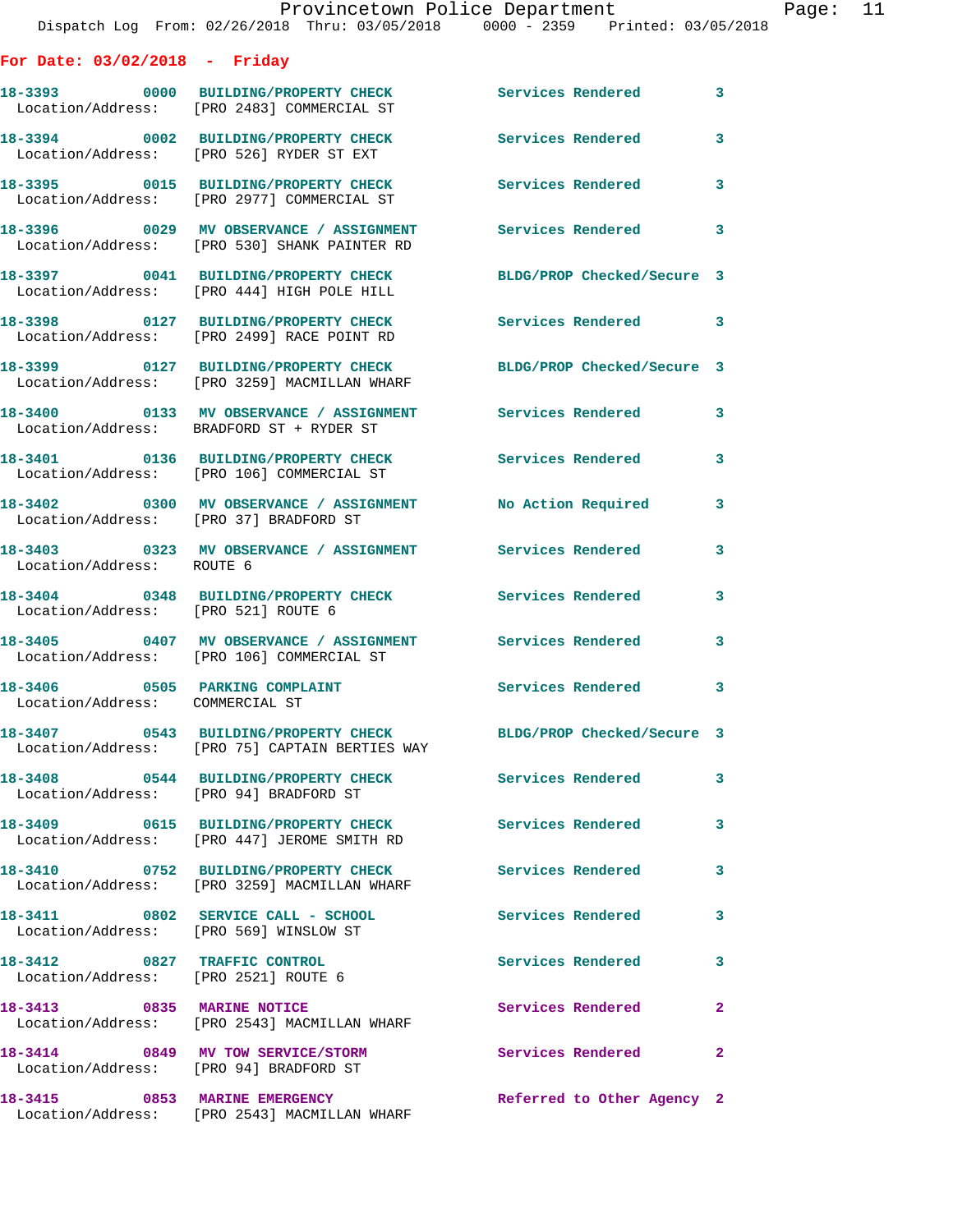|                                                                | Provincetown Police Department                                                                       |                            |                |
|----------------------------------------------------------------|------------------------------------------------------------------------------------------------------|----------------------------|----------------|
|                                                                | Dispatch Log From: 02/26/2018 Thru: 03/05/2018                0000 - 2359    Printed: 03/05/2018     |                            |                |
|                                                                | 18-3416 0900 ALARM - GENERAL<br>Location/Address: [PRO 357] COMMERCIAL ST                            | Services Rendered 1        |                |
|                                                                | 18-3417 0931 MV COMPLAINT<br>Location/Address: [PRO 542] SHANK PAINTER RD                            | Services Rendered          | $\overline{2}$ |
| Location/Address: [PRO 2521] ROUTE 6                           | 18-3418 0948 TRAFFIC CONTROL                                                                         | Services Rendered          | 3              |
|                                                                | 18-3419 0953 SERVICE CALL - POLICE Services Rendered<br>Location/Address: [PRO 542] SHANK PAINTER RD |                            | 3              |
| 18-3422 1051 HAZARDS                                           | Location/Address: [PRO 542] SHANK PAINTER RD                                                         | Services Rendered          | $\mathbf{2}$   |
| 18-3423 1104 TRAFFIC CONTROL<br>Location/Address: WEST VINE ST |                                                                                                      | Services Rendered          | 3              |
|                                                                | 18-3424 1155 TRAFFIC CONTROL<br>Location/Address: BRADFORD ST EXT + PROVINCELANDS RD                 | Services Rendered          | 3              |
|                                                                | 18-3425 1223 TRAFFIC CONTROL<br>Location/Address: BRADFORD ST + ALDEN ST                             | Services Rendered          | 3              |
| Refer To Accident: 18-13-AC                                    | 18-3426 1231 MV HIT & RUN<br>Location/Address: [PRO 2207] SHANK PAINTER RD                           | <b>Services Rendered</b>   | $\overline{2}$ |
|                                                                | 18-3427 1311 FOLLOW UP<br>Location/Address: [PRO 1267] WINSLOW ST                                    | FOLLOW UP                  | $\mathbf{2}$   |
| 18-3428 1318 HAZARDS                                           | Location/Address: ALLERTON ST + BRADFORD ST                                                          | Services Rendered          | $\overline{2}$ |
|                                                                | 18-3429 1441 HAZARDS<br>Location/Address: [PRO 106] COMMERCIAL ST                                    | Referred to Other Agency 2 |                |
|                                                                | 18-3430 1534 MEDICAL EMERGENCY<br>Location/Address: [PRO 440] HARRY KEMP WAY                         | Transported to Hospital 1  |                |
|                                                                | 18-3431 1721 FOLLOW UP<br>Location/Address: [PRO 1267] WINSLOW ST                                    | Could Not Locate           | $\mathbf{2}$   |
| Location/Address: [PRO 3440] ROUTE 6                           | 18-3432 1726 SERVICE CALL - POLICE                                                                   | Services Rendered          | 3              |
| 18-3434 1750 HAZARDS                                           | Location/Address: BRADFORD ST + HANCOCK ST                                                           | Removed Hazard             | $\mathbf{2}$   |
| 18-3435 1811 HAZARDS                                           | Location/Address: [PRO 1768] STANDISH WAY                                                            | <b>Services Rendered</b>   | 2              |
| 18-3436 1822 HAZARDS                                           | Location/Address: [PRO 3165] RACE POINT RD                                                           | Services Rendered          | $\mathbf{2}$   |
| Location/Address: [PRO 2237] PEARL ST                          | 18-3438 1836 SERVICE CALL - POLICE                                                                   | Services Rendered          | 3              |
|                                                                | 18-3439 1854 ALARM - FIRE<br>Location/Address: [PRO 394] COMMERCIAL ST                               | <b>Services Rendered</b>   | 1              |
| 1859 HAZARDS<br>18-3440                                        | Location/Address: COMMERCIAL ST + COOK ST                                                            | Services Rendered          | $\mathbf{2}$   |
| 18-3442 1919 GENERAL INFO                                      | Location/Address: [PRO 542] SHANK PAINTER RD                                                         | <b>Services Rendered</b>   | 3              |
| 18-3443 2020 ALARM - GENERAL                                   | Location/Address: [PRO 530] SHANK PAINTER RD                                                         | BLDG/PROP Checked/Secure 1 |                |
| 18-3444 2056 HAZARDS                                           |                                                                                                      | Services Rendered          | $\mathbf{2}$   |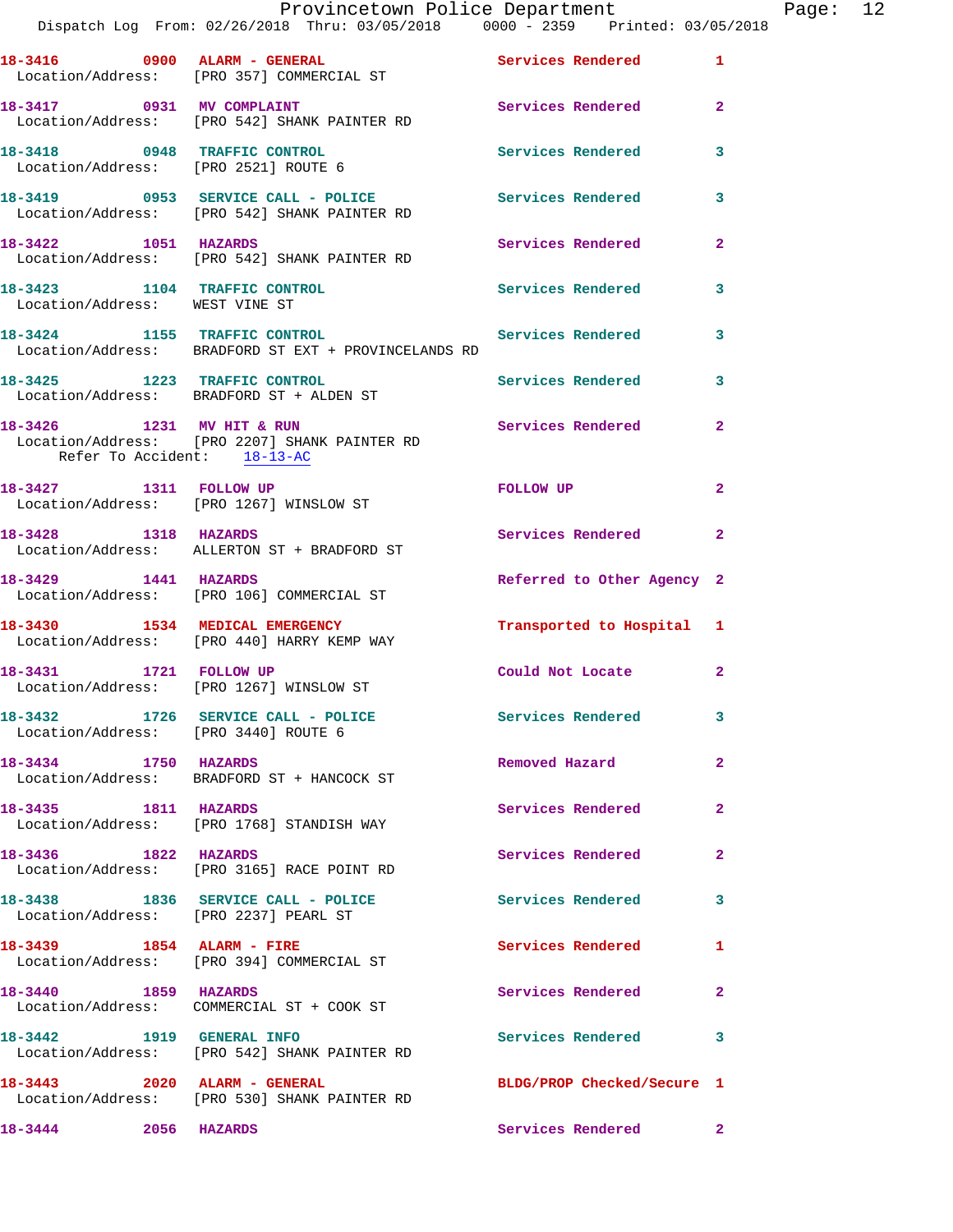|                                                     | Provincetown Police Department<br>Dispatch Log From: 02/26/2018 Thru: 03/05/2018 0000 - 2359 Printed: 03/05/2018 |                            | Page: 13     |
|-----------------------------------------------------|------------------------------------------------------------------------------------------------------------------|----------------------------|--------------|
|                                                     | Location/Address: [PRO 146] COMMERCIAL ST                                                                        |                            |              |
|                                                     | 18-3445 2100 SUSPICIOUS ACTIVITY<br>Location/Address: [PRO 1253] BRADFORD ST                                     | Could Not Locate 2         |              |
|                                                     | 18-3446 2112 SERVICE CALL - POLICE Services Rendered 3<br>Location/Address: [PRO 2638] COMMERCIAL ST             |                            |              |
| Location/Address: BRADFORD ST                       | 18-3441 2206 SERVICE CALL - POLICE SPOKEN TO                                                                     |                            | 3            |
|                                                     | 18-3448 2305 MEDICAL EMERGENCY PATIENT REFUSAL<br>Location/Address: [PRO 542] SHANK PAINTER RD                   |                            | 1            |
|                                                     | 18-3449 2309 ALARM - GENERAL<br>Location/Address: [PRO 516] RACE POINT RD                                        | False Alarm Weather (No 1  |              |
|                                                     | 18-3452 2331 FIRE - CO ALARM<br>Location/Address: [PRO 661] STANDISH ST                                          | Services Rendered 1        |              |
|                                                     | 18-3453 2335 HAZARDS<br>Location/Address: [PRO 2540] RACE POINT RD                                               | Referred to Other Agency 2 |              |
|                                                     | 18-3454 2347 SERVICE CALL - POLICE<br>Location/Address: [PRO 1516] BRADFORD ST                                   | Services Rendered 3        |              |
|                                                     | 18-3455 2351 HAZARDS<br>Location/Address: [PRO 542] SHANK PAINTER RD                                             | Services Rendered 2        |              |
|                                                     | 18-3456 2359 GENERAL INFO<br>Location/Address: WINSLOW ST + BRADFORD ST                                          | Services Rendered          | 3            |
| For Date: $03/03/2018$ - Saturday                   |                                                                                                                  |                            |              |
|                                                     | 18-3457 0019 PROPERTY DAMAGE<br>Location/Address: [PRO 444] HIGH POLE HILL                                       | Services Rendered 3        |              |
|                                                     | 18-3459 0057 BUILDING/PROPERTY CHECK BLDG/PROP Checked/Secure 3<br>Location/Address: [PRO 3296] SHANK PAINTER RD |                            |              |
| 18-3460 0339 ALARM - GENERAL                        | Location/Address: [PRO 3117] COMMERCIAL ST                                                                       | False Alarm Weather (No 1  |              |
|                                                     | 18-3461 0346 ALARM - FIRE<br>Location/Address: [PRO 2539] RYDER ST EXT                                           | Extinguished               | $\mathbf{1}$ |
| 18-3462 0417 HAZARDS<br>Location/Address: MEADOW RD |                                                                                                                  | Referred to Other Agency 2 |              |
|                                                     | 18-3463 0425 GENERAL INFO<br>Location/Address: [PRO 542] SHANK PAINTER RD                                        | Services Rendered 3        |              |
| 18-3464 0515 HAZARDS                                | Location/Address: [PRO 542] SHANK PAINTER RD                                                                     | Referred to Other Agency 2 |              |
| 18-3465 0613 HAZARDS<br>Location/Address: ROUTE 6   |                                                                                                                  | Referred to Other Agency 2 |              |
|                                                     | 18-3466 0618 ALARM - GENERAL<br>Location/Address: [PRO 2018] COMMERCIAL ST                                       | <b>False Alarm</b>         | 1            |
| Location/Address: [PRO 2513] ROUTE 6                | 18-3467 0626 ASSIST DEPARTMENT / MUTUAL AID Services Rendered 3                                                  |                            |              |
| 18-3468 0629 HAZARDS                                | Location/Address: [PRO 2977] COMMERCIAL ST                                                                       | Referred to Other Agency 2 |              |
| 18-3469 0630 ALARM - FIRE                           | Location/Address: [PRO 2849] COMMERCIAL ST                                                                       | False Alarm 1              |              |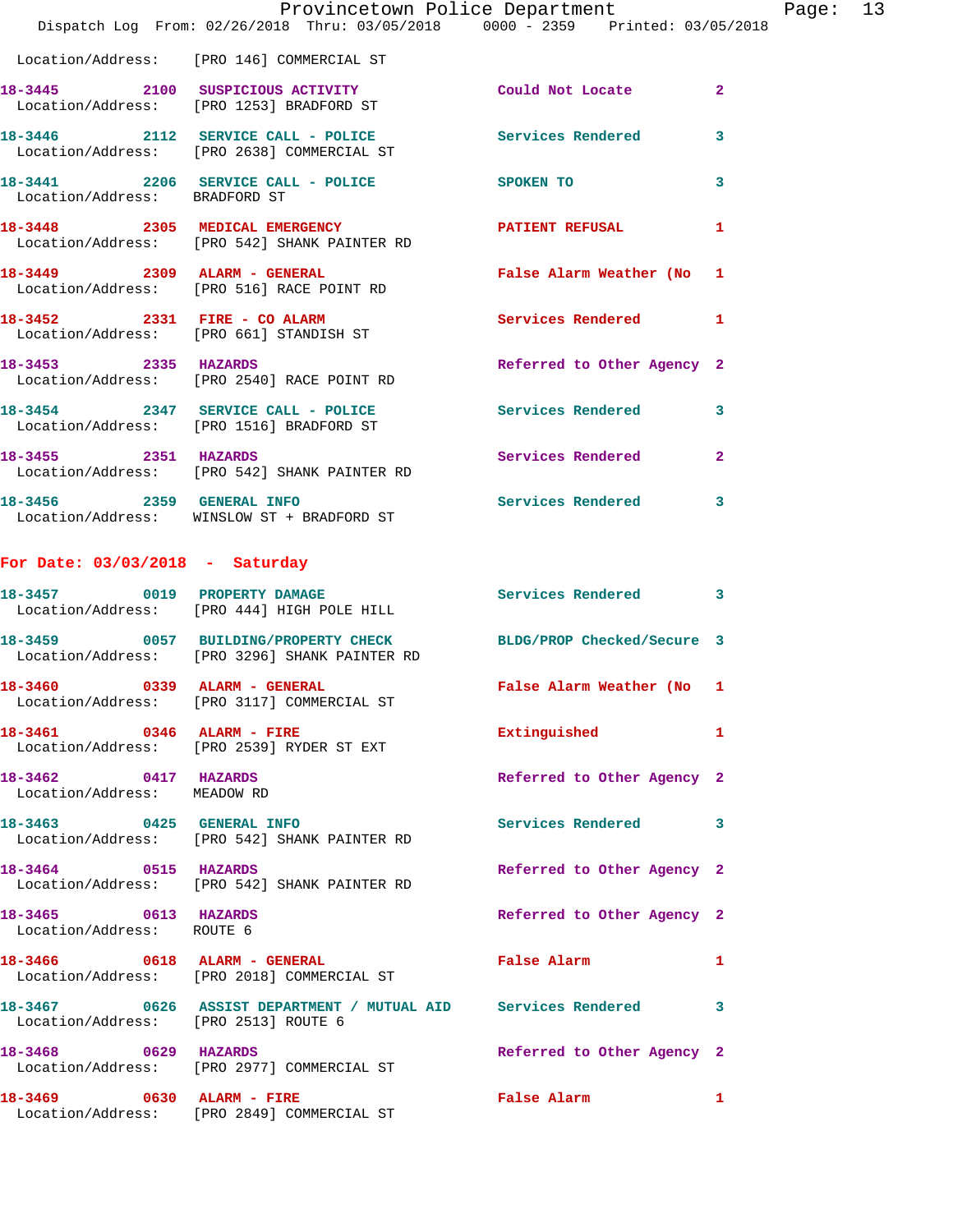|                                                                  |                                                                                                    | Provincetown Police Department Page: 14<br>Dispatch Log From: 02/26/2018 Thru: 03/05/2018 0000 - 2359 Printed: 03/05/2018 |  |
|------------------------------------------------------------------|----------------------------------------------------------------------------------------------------|---------------------------------------------------------------------------------------------------------------------------|--|
| Location/Address: SANDY HILL LN                                  |                                                                                                    | 18-3470 0642 HAZARDS Referred to Other Agency 2                                                                           |  |
| 18-3471 0646 HAZARDS                                             | Location/Address: [PRO 3485] JEROME SMITH RD                                                       | Services Rendered<br>$\mathbf{2}$                                                                                         |  |
| Refer To Accident: 18-14-AC                                      | 18-3472 0647 MV COLLISION<br>Location/Address: [PRO 2849] COMMERCIAL ST                            | Services Rendered<br>$\mathbf{1}$                                                                                         |  |
|                                                                  | 18-3473 0650 GENERAL INFO<br>Location/Address: [PRO 106] COMMERCIAL ST                             | No Action Required 3                                                                                                      |  |
|                                                                  | 18-3474 0716 HAZARDS<br>Location/Address: [PRO 542] SHANK PAINTER RD                               | Referred to Other Agency 2                                                                                                |  |
| 18-3475 0756 HAZARDS                                             | Location/Address: [PRO 87] CENTER ST                                                               | Referred to Other Agency 2                                                                                                |  |
|                                                                  | 18-3476 0834 PROPERTY DAMAGE<br>Location/Address: [PRO 571] ALDEN ST                               | Referred to Other Agency 3                                                                                                |  |
| Location/Address: [PRO 2521] ROUTE 6                             | 18-3477 0842 TRAFFIC CONTROL                                                                       | <b>Services Rendered</b><br>3                                                                                             |  |
|                                                                  | Location/Address: [PRO 106] COMMERCIAL ST                                                          | 18-3478 0916 SERVICE CALL - POLICE Services Rendered 3                                                                    |  |
|                                                                  | 18-3479 0919 MV COMPLAINT<br>Location/Address: [PRO 3259] MACMILLAN WHARF                          | <b>VERBAL WARNING</b><br>$\mathbf{2}$                                                                                     |  |
|                                                                  | 18-3480 0943 MEDICAL EMERGENCY<br>Location/Address: [PRO 1245] SEASHORE PARK DR                    | Services Rendered<br>1                                                                                                    |  |
|                                                                  | 18-3481 0946 SERVICE CALL - POLICE<br>Location/Address: [PRO 442] HARRY KEMP WAY                   | <b>Services Rendered</b><br>3                                                                                             |  |
| Location/Address: NELSON AVE                                     | 18-3482 0947 SERVICE CALL - POLICE Services Rendered                                               | 3                                                                                                                         |  |
|                                                                  | 18-3483 0955 ALARM - GENERAL<br>Location/Address: [PRO 661] STANDISH ST                            | Services Rendered<br>$\mathbf{1}$                                                                                         |  |
| 18-3484 0956 ANIMAL CALL<br>Location/Address: [PRO 571] ALDEN ST |                                                                                                    | Services Rendered 2                                                                                                       |  |
| Location/Address: [PRO 1270] ALDEN ST                            | 18-3485 1012 HAZARDS                                                                               | Referred to Other Agency 2                                                                                                |  |
|                                                                  | Location/Address: [PRO 488] MAYFLOWER ST                                                           | 18-3489 1043 SERVICE CALL - POLICE 3 Services Rendered 3                                                                  |  |
|                                                                  | 18-3490 1108 HAZARDS<br>Location/Address: [PRO 2151] BRADFORD ST                                   | Referred to Other Agency 2                                                                                                |  |
| 18-3491 1112 STREET FLOODING                                     | Location/Address: ALLERTON ST + COMMERCIAL ST                                                      | Services Rendered<br>$\mathbf{2}$                                                                                         |  |
|                                                                  | 18-3493 1135 ALARM - GENERAL<br>Location/Address: [PRO 530] SHANK PAINTER RD                       | <b>Services Rendered</b><br>1                                                                                             |  |
|                                                                  | 18-3494 1138 SERVICE CALL - POLICE 30 Services Rendered<br>Location/Address: [PRO 2929] HOWLAND ST | 3                                                                                                                         |  |
|                                                                  | 18-3495 1140 ALARM - GENERAL<br>Location/Address: [PRO 3193] COMMERCIAL ST                         | Services Rendered 1                                                                                                       |  |
| 18-3496 1142 HAZARDS                                             | Location/Address: WEST VINE ST + COMMERCIAL ST                                                     | Services Rendered<br>2                                                                                                    |  |
|                                                                  |                                                                                                    | Services Rendered 1                                                                                                       |  |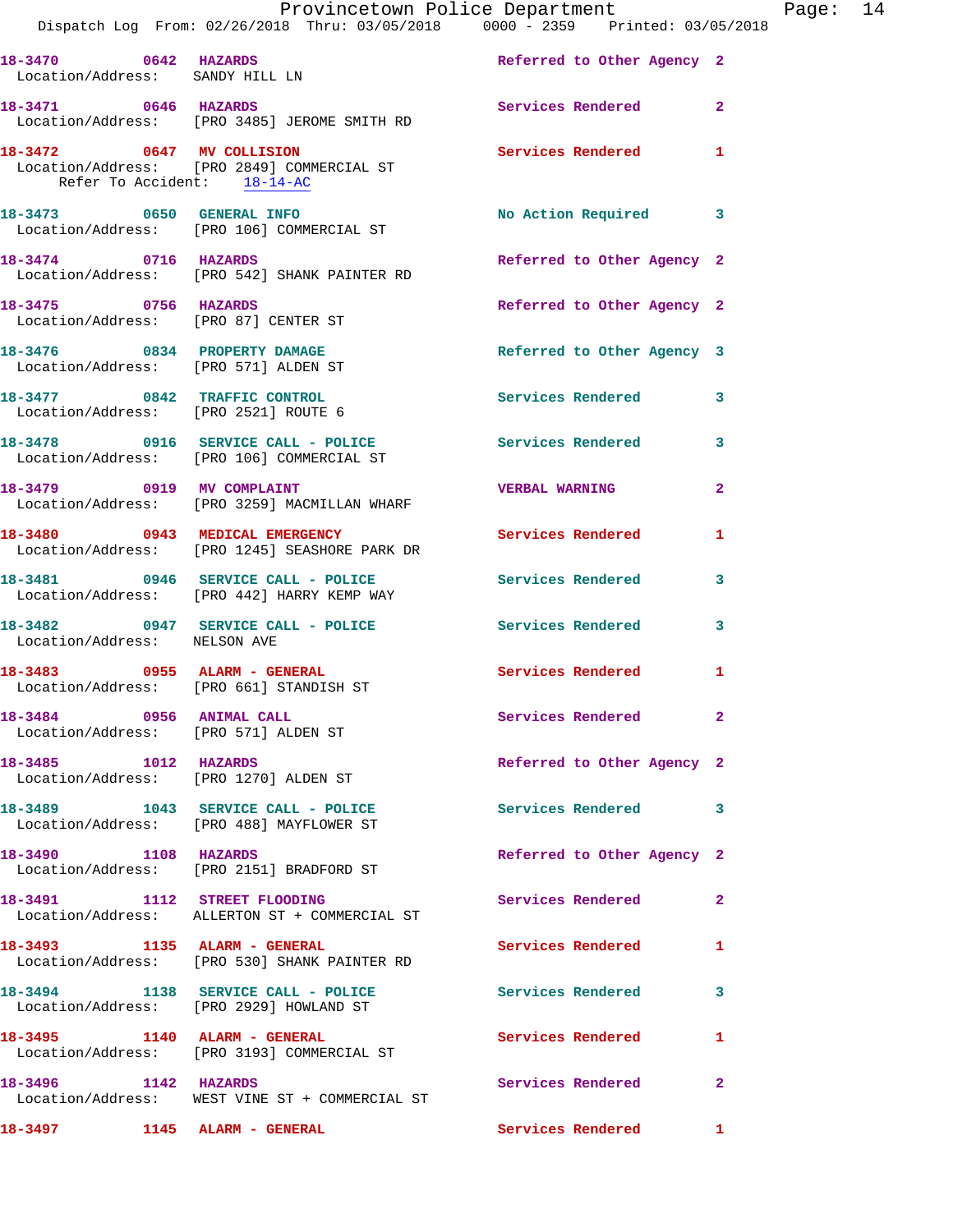|                                                           | Provincetown Police Department<br>Dispatch Log From: 02/26/2018 Thru: 03/05/2018 0000 - 2359 Printed: 03/05/2018 |                            |              |
|-----------------------------------------------------------|------------------------------------------------------------------------------------------------------------------|----------------------------|--------------|
|                                                           | Location/Address: [PRO 196] COMMERCIAL ST                                                                        |                            |              |
|                                                           | 18-3498 1210 ALARM - GENERAL<br>Location/Address: [PRO 3404] BRADFORD ST                                         | <b>Services Rendered</b>   | 1            |
|                                                           | 18-3501 1229 ALARM - GENERAL<br>Location/Address: [PRO 1780] JOHNSON ST                                          | <b>Services Rendered</b>   | 1            |
|                                                           | 18-3504 1303 HAZARD/GAS SMELL162<br>Location/Address: [PRO 2935] COMMERCIAL ST                                   | <b>Services Rendered</b>   | 1            |
| 18-3505 1337 ALARM - FIRE                                 | Location/Address: [PRO 3430] COMMERCIAL ST                                                                       | <b>Services Rendered</b>   | 1            |
| 18-3502 1414 HAZARDS                                      | Location/Address: [PRO 368] COMMERCIAL ST                                                                        | Services Rendered          | $\mathbf{2}$ |
|                                                           | 18-3506 1440 MEDICAL EMERGENCY<br>Location/Address: [PRO 440] HARRY KEMP WAY                                     | Transported to Hospital    | 1            |
|                                                           | 18-3507 1459 ALARM - GENERAL<br>Location/Address: [PRO 182] COMMERCIAL ST                                        | False Alarm Weather (No    | 1            |
| 18-3512 1500 ANIMAL CALL                                  | Location/Address: [PRO 3430] COMMERCIAL ST                                                                       | Services Rendered          | $\mathbf{2}$ |
|                                                           | 18-3508 1515 PARKING COMPLAINT<br>Location/Address: [PRO 204] COMMERCIAL ST                                      | <b>Services Rendered</b>   | 3            |
| 18-3509 1544 HAZARDS                                      | Location/Address: [PRO 1549] COMMERCIAL ST                                                                       | Services Rendered          | $\mathbf{2}$ |
|                                                           | 18-3510 1547 COMPLAINT - GENERAL<br>Location/Address: [PRO 2746] BRADFORD ST                                     | SPOKEN TO                  | 3            |
| 18-3511 1550 HAZARDS                                      | Location/Address: [PRO 971] KINGS WAY                                                                            | Services Rendered          | $\mathbf{2}$ |
| 18-3513 1654 ALARM - GENERAL                              | Location/Address: [PRO 3296] SHANK PAINTER RD                                                                    | <b>False Alarm</b>         | 1            |
|                                                           | 18-3514 1722 BUILDING/PROPERTY CHECK<br>Location/Address: [PRO 447] JEROME SMITH RD                              | BLDG/PROP Checked/Secure 3 |              |
|                                                           | 18-3515 1735 BUILDING/PROPERTY CHECK Services Rendered<br>Location/Address: [PRO 2977] COMMERCIAL ST             |                            | 3            |
|                                                           | 18-3516 1751 BUILDING/PROPERTY CHECK Services Rendered<br>Location/Address: [PRO 2490] PROVINCELANDS RD          |                            | 3            |
| 18-3517 1837 FIRE - OTHER<br>Location/Address: CONWELL ST |                                                                                                                  | Referred to Other Agency 1 |              |
|                                                           | 18-3518 1853 ALARM - GENERAL<br>Location/Address: [PRO 1156] WINSLOW ST                                          | Services Rendered          | 1            |
|                                                           | 18-3519 2018 MEDICAL EMERGENCY<br>Location/Address: [PRO 1560] CONANT ST                                         | <b>Services Rendered</b>   | 1            |
| 18-3521 2048 FOLLOW UP                                    | Location/Address: [PRO 399] COMMERCIAL ST                                                                        | Services Rendered          | 2            |
|                                                           | 18-3520 2050 MEDICAL EMERGENCY<br>Location/Address: [PRO 344] COMMERCIAL ST                                      | Transported to Hospital    | 1            |
|                                                           | 18-3523 2115 BUILDING/PROPERTY CHECK<br>Location/Address: [PRO 3259] MACMILLAN WHARF                             | BLDG/PROP Checked/Secure 3 |              |
|                                                           | 18-3524 2121 MV OBSERVANCE / ASSIGNMENT Services Rendered<br>Location/Address: [PRO 2521] ROUTE 6                |                            | 3            |

Page: 15<br>18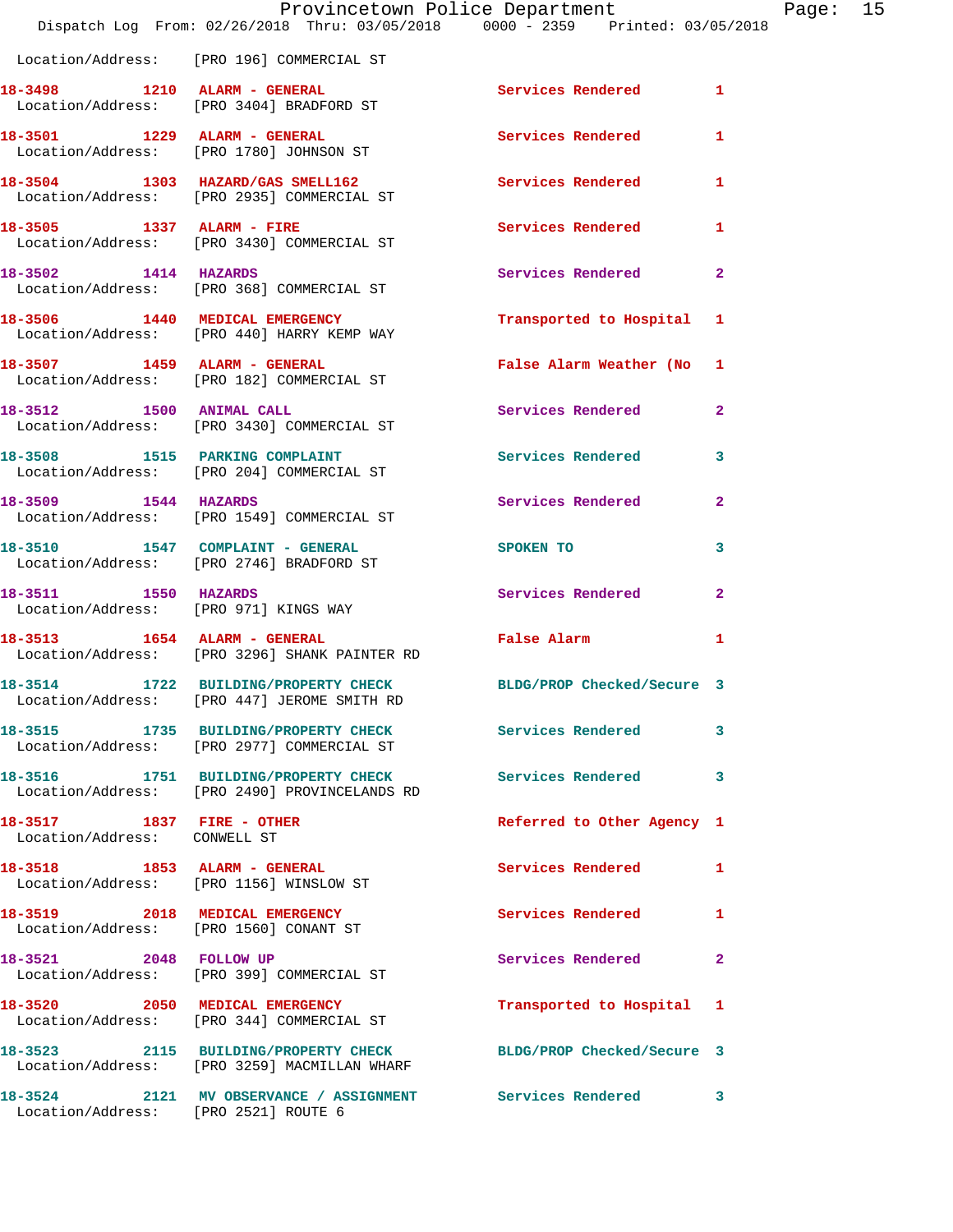|                                 | Dispatch Log From: 02/26/2018 Thru: 03/05/2018 0000 - 2359 Printed: 03/05/2018                                      | Provincetown Police Department |   | Page: 16 |  |
|---------------------------------|---------------------------------------------------------------------------------------------------------------------|--------------------------------|---|----------|--|
|                                 | 18-3526 2129 MV OBSERVANCE / ASSIGNMENT Services Rendered 3<br>Location/Address: [PRO 3430] COMMERCIAL ST           |                                |   |          |  |
|                                 | 18-3525 2132 MV OBSERVANCE / ASSIGNMENT No Action Required 3<br>Location/Address: BRADFORD ST + HOWLAND ST          |                                |   |          |  |
|                                 | 18-3527 2140 ALARM - GENERAL<br>Location/Address: [PRO 3404] BRADFORD ST                                            | False Alarm Weather (No 1      |   |          |  |
|                                 | 18-3529 2334 BUILDING/PROPERTY CHECK BLDG/PROP Checked/Secure 3<br>Location/Address: [PRO 530] SHANK PAINTER RD     |                                |   |          |  |
|                                 | 18-3530 2341 BUILDING/PROPERTY CHECK BLDG/PROP Checked/Secure 3<br>Location/Address: [PRO 3609] COMMERCIAL ST       |                                |   |          |  |
| For Date: $03/04/2018$ - Sunday |                                                                                                                     |                                |   |          |  |
|                                 | 18-3531 0011 ALARM - FIRE<br>Location/Address: [PRO 3335] COMMERCIAL ST                                             | False Alarm 1                  |   |          |  |
|                                 | 18-3532 0015 BUILDING/PROPERTY CHECK BLDG/PROP Checked/Secure 3<br>Location/Address: [PRO 2483] COMMERCIAL ST       |                                |   |          |  |
|                                 | 18-3533 0026 BUILDING/PROPERTY CHECK Services Rendered 3<br>Location/Address: [PRO 3259] MACMILLAN WHARF            |                                |   |          |  |
|                                 | 18-3534 0041 MV OBSERVANCE / ASSIGNMENT Services Rendered<br>Location/Address: [PRO 94] BRADFORD ST                 |                                | 3 |          |  |
|                                 | 18-3536 0046 MV OBSERVANCE / ASSIGNMENT Services Rendered 3<br>Location/Address: BRADFORD ST + HOWLAND ST           |                                |   |          |  |
|                                 | 18-3537 0104 MV OBSERVANCE / ASSIGNMENT Services Rendered<br>Location/Address: SHANK PAINTER RD + JEROME SMITH RD   |                                | 3 |          |  |
|                                 | 18-3538 0113 BUILDING/PROPERTY CHECK Services Rendered 3<br>Location/Address: [PRO 106] COMMERCIAL ST               |                                |   |          |  |
|                                 | 18-3539 0153 BUILDING/PROPERTY CHECK BLDG/PROP Checked/Secure 3<br>Location/Address: [PRO 1638] COMMERCIAL ST       |                                |   |          |  |
|                                 | 18-3540 0203 COMPLAINT - GENERAL<br>Location/Address: ALDEN ST + CEMETERY RD                                        | Unfounded                      |   |          |  |
|                                 | 18-3541 0225 MV OBSERVANCE / ASSIGNMENT Services Rendered 3<br>Location/Address: BRADFORD ST + HIGH POLE HILL       |                                |   |          |  |
|                                 | 18-3542 0231 BUILDING/PROPERTY CHECK BLDG/PROP Checked/Secure 3<br>Location/Address: [PRO 440] HARRY KEMP WAY       |                                |   |          |  |
|                                 | 18-3543 0247 NOISE COMPLAINT<br>Location/Address: [PRO 1572] FRANKLIN ST                                            | <b>SPOKEN TO</b>               | 3 |          |  |
|                                 | 18-3544 0457 MV OBSERVANCE / ASSIGNMENT Services Rendered 3<br>Location/Address: JEROME SMITH RD + SHANK PAINTER RD |                                |   |          |  |
| Location/Address: ROUTE 6       | 18-3545 0522 MV OBSERVANCE / ASSIGNMENT Services Rendered 3                                                         |                                |   |          |  |
|                                 | 18-3546 0524 BUILDING/PROPERTY CHECK BLDG/PROP Checked/Secure 3<br>Location/Address: [PRO 182] COMMERCIAL ST        |                                |   |          |  |
|                                 | 18-3547 0546 BUILDING/PROPERTY CHECK BLDG/PROP Checked/Secure 3<br>Location/Address: [PRO 1646] WINSLOW ST          |                                |   |          |  |
| Location/Address: ROUTE 6       | 18-3548 0551 MV OBSERVANCE / ASSIGNMENT Services Rendered 3                                                         |                                |   |          |  |
|                                 | 18-3549 0606 BUILDING/PROPERTY CHECK Services Rendered 3<br>Location/Address: [PRO 564] BAYBERRY AVE                |                                |   |          |  |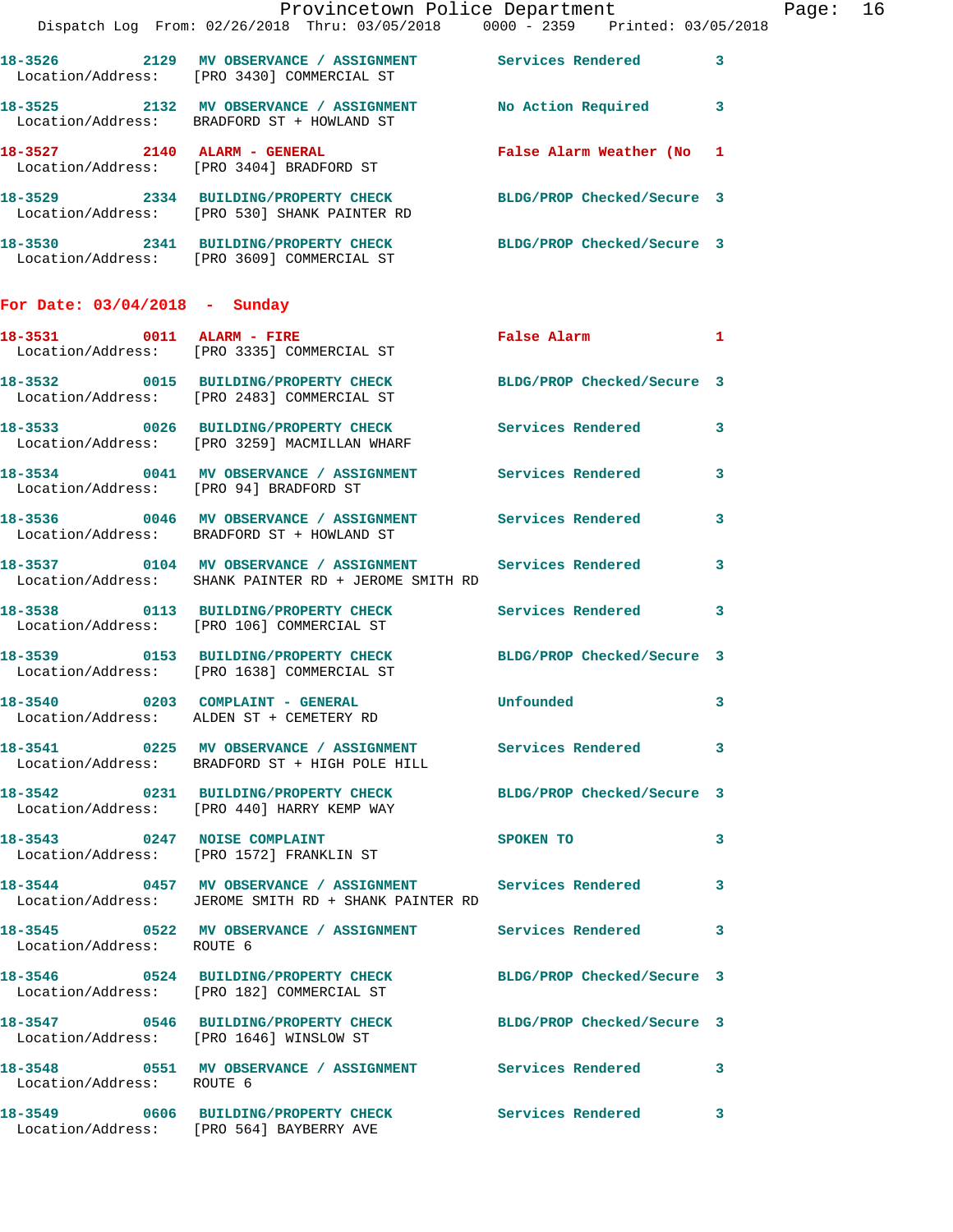|                                      | 18-3550 0747 BUILDING/PROPERTY CHECK<br>Location/Address: [PRO 3259] MACMILLAN WHARF | Services Rendered          | 3 |
|--------------------------------------|--------------------------------------------------------------------------------------|----------------------------|---|
| 18-3552<br>0757                      | <b>HAZARDS</b><br>Location/Address: [PRO 2942] COMMERCIAL ST                         | Referred to Other Agency 2 |   |
| Location/Address: [PRO 2521] ROUTE 6 |                                                                                      | Services Rendered          | 3 |
| 18-3553 0816                         | BUILDING/PROPERTY CHECK<br>Location/Address: [PRO 2490] PROVINCELANDS RD             | Services Rendered          | 3 |
| 18-3554 0824                         | <b>BUILDING/PROPERTY CHECK</b><br>Location/Address: [PRO 1638] COMMERCIAL ST         | BLDG/PROP Checked/Secure 3 |   |
|                                      |                                                                                      |                            |   |

 Location/Address: [PRO 1914] BRADFORD ST Refer To Citation: 18-175-CN

Location/Address: [PRO 530] SHANK PAINTER RD

18-3559 0923 PROPERTY DAMAGE Services Rendered 3

**18-3560 0933 MV OBSERVANCE / ASSIGNMENT Services Rendered 3**  Location/Address: [PRO 4041] BRADFORD ST

**18-3561 0936 MV STOP VERBAL WARNING 3**  Location/Address: [PRO 2513] ROUTE 6 Refer To Citation: 18-176-CN

 Location/Address: [PRO 2479] ROUTE 6 Refer To Citation: 18-177-CN

Location/Address: [PRO 2540] RACE POINT RD

 Location/Address: [PRO 2479] ROUTE 6 Refer To Citation: R7274498

 Location/Address: [PRO 2479] ROUTE 6 Refer To Citation: 18-178-CN

Location/Address: [PRO 87] CENTER ST

 Location/Address: [PRO 2479] ROUTE 6 Refer To Citation: 18-179-CN

Location/Address: [PRO 105] COMMERCIAL ST

Location/Address: [PRO 519] RACE POINT RD

Location/Address: [PRO 105] COMMERCIAL ST

 Location/Address: [PRO 2521] ROUTE 6 Refer To Citation: 18-180-CN

Location/Address: [PRO 2087] HARRY KEMP WAY

**18-3556 0851 MV STOP VERBAL WARNING 3** 

**18-3558 0922 BUILDING/PROPERTY CHECK Services Rendered 3** 

Location/Address: [PRO 803] COMMERCIAL ST

**18-3562 0943 MV STOP VERBAL WARNING 3** 

**18-3563 1023 BUILDING/PROPERTY CHECK Services Rendered 3** 

**18-3564 1041 MV STOP Citation / Warning Issue 3** 

**18-3565 1054 MV STOP VERBAL WARNING 3** 

**18-3566 1105 HAZARDS/WIRE DOWN Referred to Other Agency 2** 

**18-3567 1125 MV STOP VERBAL WARNING 3** 

18-3568 1144 PARK, WALK & TALK **Services Rendered** 2

18-3569 1145 PARK, WALK & TALK **Services Rendered** 2 **18-3570 1156 BUILDING/PROPERTY CHECK Services Rendered 3** 

**18-3571 1211 MV STOP VERBAL WARNING 3** 

**18-3572 1214 ALARM - GENERAL Services Rendered 1**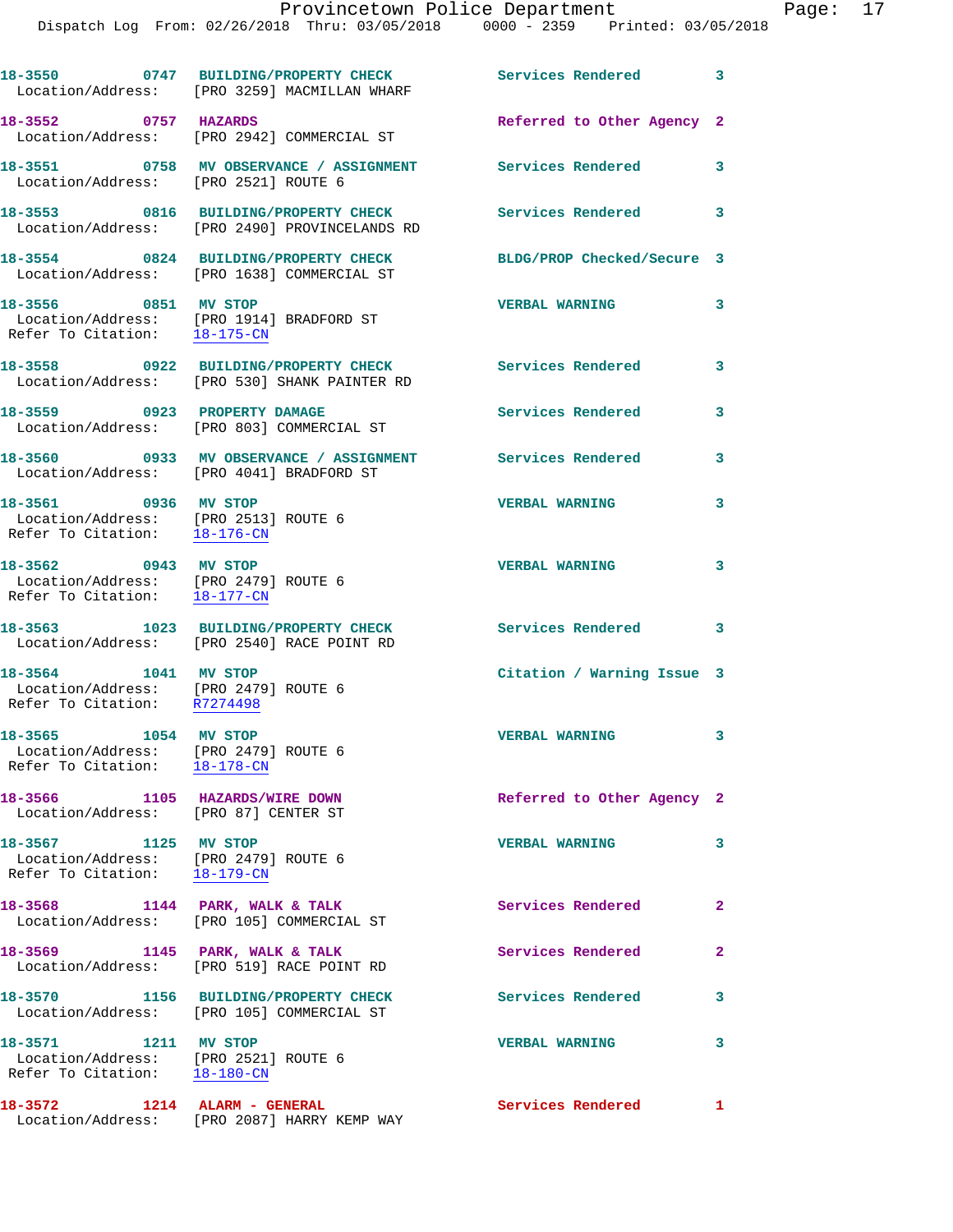|                                                                                                                  | Dispatch Log From: 02/26/2018 Thru: 03/05/2018 0000 - 2359 Printed: 03/05/2018                                | Provincetown Police Department |              | Page: 18 |  |
|------------------------------------------------------------------------------------------------------------------|---------------------------------------------------------------------------------------------------------------|--------------------------------|--------------|----------|--|
| Location/Address: [PRO 2518] ROUTE 6                                                                             | 18-3573 1328 MV OBSERVANCE / ASSIGNMENT Services Rendered                                                     |                                | $\mathbf{3}$ |          |  |
| 18-3575 1352 MV STOP                                                                                             | Location/Address: [PRO 1646] WINSLOW ST<br>Refer To Citation: 18-181-CN                                       | <b>VERBAL WARNING 3</b>        |              |          |  |
| 18-3576 1403 MV STOP<br>Refer To Citation: 18-182-CN                                                             | Location/Address: [PRO 3912] SHANK PAINTER RD                                                                 | <b>VERBAL WARNING</b>          | 3            |          |  |
| 18-3577 1409 MV STOP<br>Location/Address: [PRO 2519] ROUTE 6<br>Refer To Citation: $\frac{18-183-CN}{18-183-CN}$ |                                                                                                               | <b>VERBAL WARNING</b>          | 3            |          |  |
| 18-3578 1413 MV STOP<br>Location/Address: [PRO 2479] ROUTE 6<br>Refer To Citation: $\frac{18-184-CN}{\sqrt{16}}$ |                                                                                                               | <b>VERBAL WARNING</b>          | 3            |          |  |
| Location/Address: [PRO 2519] ROUTE 6                                                                             | 18-3579 1515 MV OBSERVANCE / ASSIGNMENT Services Rendered                                                     |                                | 3            |          |  |
|                                                                                                                  | 18-3581 1546 LOST PROPERTY<br>Location/Address: [PRO 542] SHANK PAINTER RD                                    | Services Rendered              | 3            |          |  |
| Location/Address: [PRO 2513] ROUTE 6                                                                             | 18-3583 1600 MV OBSERVANCE / ASSIGNMENT Services Rendered 3                                                   |                                |              |          |  |
|                                                                                                                  | 18-3582 1607 BUILDING/PROPERTY CHECK Services Rendered<br>Location/Address: [PRO 3259] MACMILLAN WHARF        |                                | 3            |          |  |
|                                                                                                                  | 18-3585 1622 PARK, WALK & TALK 1999 Services Rendered 2<br>Location/Address: [PRO 105] COMMERCIAL ST          |                                |              |          |  |
| Location/Address: [PRO 2521] ROUTE 6                                                                             | 18-3586 1650 MV OBSERVANCE / ASSIGNMENT Services Rendered                                                     |                                | 3            |          |  |
|                                                                                                                  | 18-3587 1724 BUILDING/PROPERTY CHECK BLDG/PROP Checked/Secure 3<br>Location/Address: [PRO 440] HARRY KEMP WAY |                                |              |          |  |
|                                                                                                                  | 18-3588 1743 PARK, WALK & TALK 1999 Services Rendered<br>Location: [PRO 3431] LOPES SQUARE                    |                                | $\mathbf{2}$ |          |  |
| 18-3589 1816 MV STOP<br>Refer To Citation: 18-185-CN                                                             | Location/Address: BRADFORD ST + PLEASANT ST                                                                   | <b>VERBAL WARNING</b>          | 3            |          |  |
| Location/Address: CONWELL ST                                                                                     | 18-3592 1940 SUSPICIOUS ACTIVITY                                                                              | Could Not Locate               | $\mathbf{2}$ |          |  |
| Location/Address: CONWELL ST + ROUTE 6                                                                           | 18-3591 1946 MV OBSERVANCE / ASSIGNMENT No Action Required                                                    |                                | 3            |          |  |
|                                                                                                                  | 18-3593 1955 BUILDING/PROPERTY CHECK<br>Location/Address: [PRO 2898] JEROME SMITH RD                          | <b>Services Rendered</b>       | 3            |          |  |
| Location/Address: [PRO 521] ROUTE 6                                                                              | 18-3594 2013 BUILDING/PROPERTY CHECK                                                                          | Services Rendered              | 3            |          |  |
|                                                                                                                  | 18-3595 2039 BUILDING/PROPERTY CHECK<br>Location/Address: [PRO 2540] RACE POINT RD                            | <b>Services Rendered</b>       | 3            |          |  |
|                                                                                                                  | 18-3597 2059 BUILDING/PROPERTY CHECK Services Rendered<br>Location/Address: [PRO 526] RYDER ST EXT            |                                | 3            |          |  |
|                                                                                                                  | 18-3599 2148 MV OBSERVANCE / ASSIGNMENT<br>Location/Address: BRADFORD ST + HOWLAND ST                         | No Action Required             | 3            |          |  |
|                                                                                                                  | 18-3598 2149 BUILDING/PROPERTY CHECK<br>Location/Address: [PRO 2483] COMMERCIAL ST                            | Services Rendered              | 3            |          |  |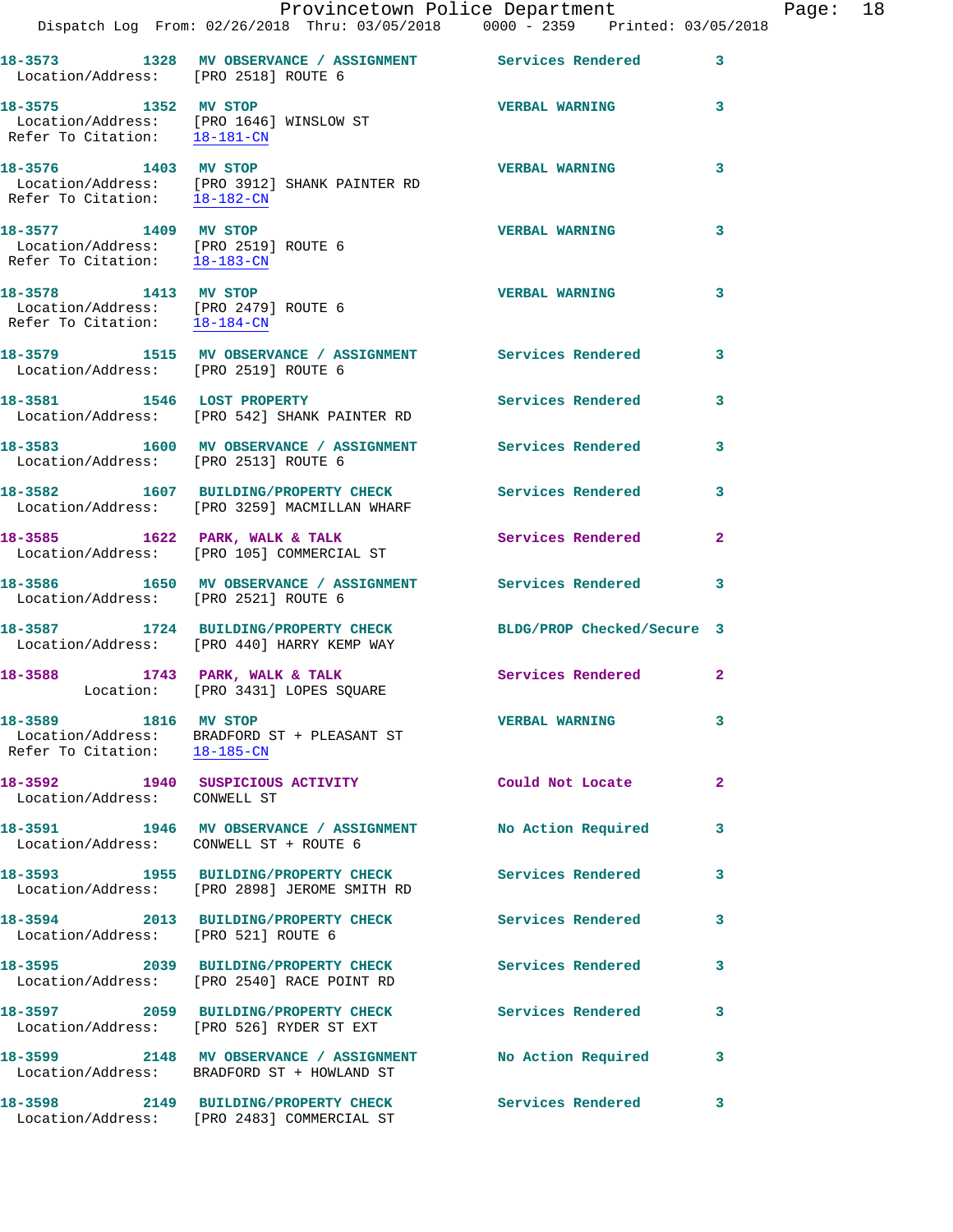|                                        | Provincetown Police Department                                                                                |                            |              |
|----------------------------------------|---------------------------------------------------------------------------------------------------------------|----------------------------|--------------|
|                                        | Dispatch Log From: 02/26/2018 Thru: 03/05/2018 0000 - 2359 Printed: 03/05/2018                                |                            |              |
|                                        | 18-3600 2159 MV OBSERVANCE / ASSIGNMENT Services Rendered 3<br>Location/Address: [PRO 3430] COMMERCIAL ST     |                            |              |
|                                        | 18-3601 2305 PARK, WALK & TALK 2 Services Rendered 2<br>Location/Address: [PRO 442] HARRY KEMP WAY            |                            |              |
| Location/Address: [PRO 554] TREMONT ST | 18-3602 2357 BUILDING/PROPERTY CHECK BLDG/PROP Checked/Secure 3                                               |                            |              |
| For Date: $03/05/2018$ - Monday        |                                                                                                               |                            |              |
| Location/Address: [PRO 3440] ROUTE 6   | 18-3603 0005 MV OBSERVANCE / ASSIGNMENT Services Rendered                                                     |                            | $\mathbf{3}$ |
|                                        | 18-3604 0009 MV OBSERVANCE / ASSIGNMENT Services Rendered 3<br>Location/Address: [PRO 2859] BRADFORD ST       |                            |              |
|                                        | 18-3605 0102 BUILDING/PROPERTY CHECK<br>Location/Address: [PRO 1780] JOHNSON ST                               | BLDG/PROP Checked/Secure 3 |              |
|                                        | 18-3606 0103 BUILDING/PROPERTY CHECK<br>Location/Address: [PRO 3430] COMMERCIAL ST                            | Services Rendered          | $\mathbf{3}$ |
|                                        | 18-3607 0109 BUILDING/PROPERTY CHECK<br>Location/Address: [PRO 2977] COMMERCIAL ST                            | Services Rendered 3        |              |
|                                        | 18-3608 0116 BUILDING/PROPERTY CHECK<br>Location/Address: [PRO 175] COMMERCIAL ST                             | BLDG/PROP Checked/Secure 3 |              |
|                                        | 18-3609 0123 BUILDING/PROPERTY CHECK<br>Location/Address: [PRO 526] RYDER ST EXT                              | Services Rendered 3        |              |
|                                        | 18-3612 0136 FIRE - OTHER<br>Location/Address: [PRO 1892] SHANK PAINTER RD                                    | Services Rendered          | 1            |
|                                        | 18-3610 0137 BUILDING/PROPERTY CHECK Services Rendered<br>Location/Address: [PRO 3259] MACMILLAN WHARF        |                            | $\mathbf{3}$ |
|                                        | 18-3611 0138 BUILDING/PROPERTY CHECK Services Rendered<br>Location/Address: [PRO 447] JEROME SMITH RD         |                            | $\mathbf{3}$ |
|                                        | 18-3613 0147 BUILDING/PROPERTY CHECK<br>Location/Address: [PRO 3721] MAYFLOWER ST                             | Services Rendered          | 3            |
| Location/Address: ROUTE 6              | 18-3614 0149 MV OBSERVANCE / ASSIGNMENT Services Rendered 3                                                   |                            |              |
|                                        | 18-3615 0310 BUILDING/PROPERTY CHECK<br>Location/Address: [PRO 569] WINSLOW ST                                | BLDG/PROP Checked/Secure 3 |              |
|                                        | 18-3616 0339 MEDICAL EMERGENCY<br>Location/Address: [PRO 442] HARRY KEMP WAY                                  | Services Rendered 1        |              |
|                                        | 18-3617 0358 BUILDING/PROPERTY CHECK<br>Location/Address: [PRO 1638] COMMERCIAL ST                            | BLDG/PROP Checked/Secure 3 |              |
|                                        | 18-3618 0503 BUILDING/PROPERTY CHECK BLDG/PROP Checked/Secure 3<br>Location/Address: [PRO 3489] COMMERCIAL ST |                            |              |
|                                        | 18-3619 0516 MV OBSERVANCE / ASSIGNMENT Services Rendered 3<br>Location/Address: BRADFORD ST + HIGH POLE HILL |                            |              |
|                                        | 18-3620 0522 BUILDING/PROPERTY CHECK<br>Location/Address: [PRO 2490] PROVINCELANDS RD                         | Services Rendered          | 3            |
| Location/Address: [PRO 3440] ROUTE 6   | 18-3621  0533 MV OBSERVANCE / ASSIGNMENT Services Rendered                                                    |                            | $\mathbf{3}$ |
|                                        | 18-3622 0552 BUILDING/PROPERTY CHECK<br>Location/Address: [PRO 3030] TIN PAN ALLEY RD                         | <b>Services Rendered</b>   | 3            |